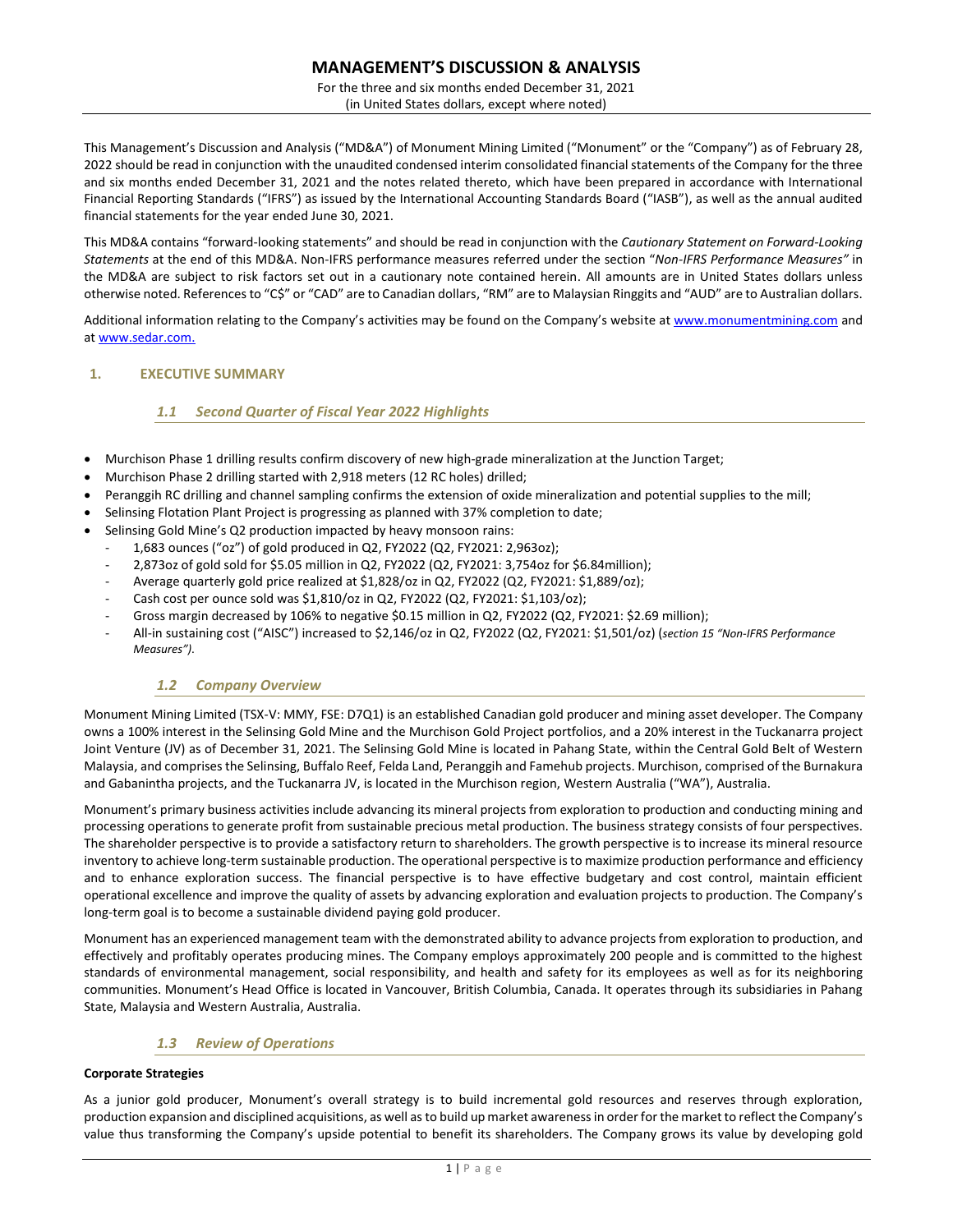For the three and six months ended December 31, 2021 (in United States dollars, except where noted)

assets and building up gold reserves that provide sustainable cash flow therefore creating value for shareholders that can be reflected into the market cap. Our strategy is to focus on these three areas. In February 2021 the Company announced its value creation strategy to increase gold resources and reserves through exploration, expansion, and disciplined acquisitions.

The Company's tactical goals are summarized as follows:

- ➢ Convert the current oxide plant to a sulphide plant in a two-phase construction plan (flotation plant and BIOX® plant), with production from the flotation plant to commence in July 2022;
- ➢ Establish the Murchison Gold Project as a cornerstone gold development project by completing a two-year exploration program;
- $\triangleright$  Proceed with a disciplined acquisition to increase the Company's gold production profile.

The achievement of the above goals relies on available financial resources and other conditions. For more than a decade the Company's development has primarily depended on cash generated by oxide production at the Selinsing Gold Mine. As oxide materials are being depleted, it is critical for the Company to launch the Selinsing Sulphide Flotation Project in order to return to its historical production levels through the new life of mine. It is also critical for the Company to develop its Murchison Gold Project into a cornerstone producing asset that will reduce its reliance on a single cash generating operation: success in exploration for new gold is the most economical way to increase shareholder value. In management's opinion the Murchison Project is highly prospective, as confirmed by the results in the Phase 1 drilling program.

The proceeds from the divestiture of Monument's base metal assets have provided financing to implement the corporate strategy. However, there are no guarantees that the Company can be successful due to uncontrollable risk factors, including change of market conditions, operation risks, the volatility of gold prices and demand of gold related products, a volatile global economic environment, and the ongoing impact of the Covid-19 pandemic.

### **General Operations**

Following consolidation of its asset portfolio through the sale of the Mengapur base metal project in fiscal 2021, the fiscal year 2022 sees the continuation of a focus of implementation of the corporate strategies to advance exploration at the Murchison Gold Project for new gold discovery and flotation plant construction at the Selinsing Gold Mine to achieve gold concentrate production and extend the life of mine.

During the second quarter, all assay results from the Phase 1 drilling program undertaken in July-August 2021 at Burnakura, a primary gold project in the Murchison Gold Portfolio have been received, and the new discovery at the Junction Target is highly encouraging and supportive of the Company's strategy to test new drill targets away from existing resources. A Phase 2 drilling program commenced during the second quarter and is focused on extensions to known mineralization and existing resources.

At Selinsing, the flotation plant construction was at 37% completion by the end of the Q2. The earth work and most of the site preparation work was completed in Q2, and the fabrication work of major mechanical equipment including flotation cells started on October 1, 2021 and is ahead of schedule. The major construction contractors were selected and purchase orders for major long lead items have been dispatched. Construction activities are scheduled to commence in early Q3, FY2022, and the construction remains on track for completion by June 2022 followed by wet commissioning.

Gold production improved in the second quarter after recovering from the Covid-19 related mining ban in Q1, FY2022, however, mining was impacted by heavy rainfall during the monsoon season, with local rivers flooding. Combined with lower gold grades mined at Peranggih, the production generated a negative cash flow over the quarter.

In the second quarter the operation consumed cash of \$4.02 million, compared to the cash generated in the same quarter of the prior year of \$0.80 million, and the six months operations consumed cash of \$4.00 million compared to the cash generation in the same period of last year of \$1.54 million. Total cash drawn for investment activities in Q2 totaled \$3.74 million including exploration, mine development and flotation construction, and \$6.81 million for the six months period; lease payments were \$0.01 million for Q2 and \$0.02 million for the six months period. The cash balance was down to \$27.80 million as of December 31, 2021 from \$35.57 million as of September 30, 2021 and from \$38.62 million as of June 30, 2021.

Until the flotation plant is operational, both oxide and transitional sulphide materials will continue to be processed through the existing oxide plant, and therefore past production cannot be used as an indicator of future performance for making investment decisions. The new life of mine production will commence upon completion of the flotation plant to supply marketable sulphide gold concentrates. And it is planned that the BIOX® plant will be added to the treatment process to produce gold bullion if a niche market can be established.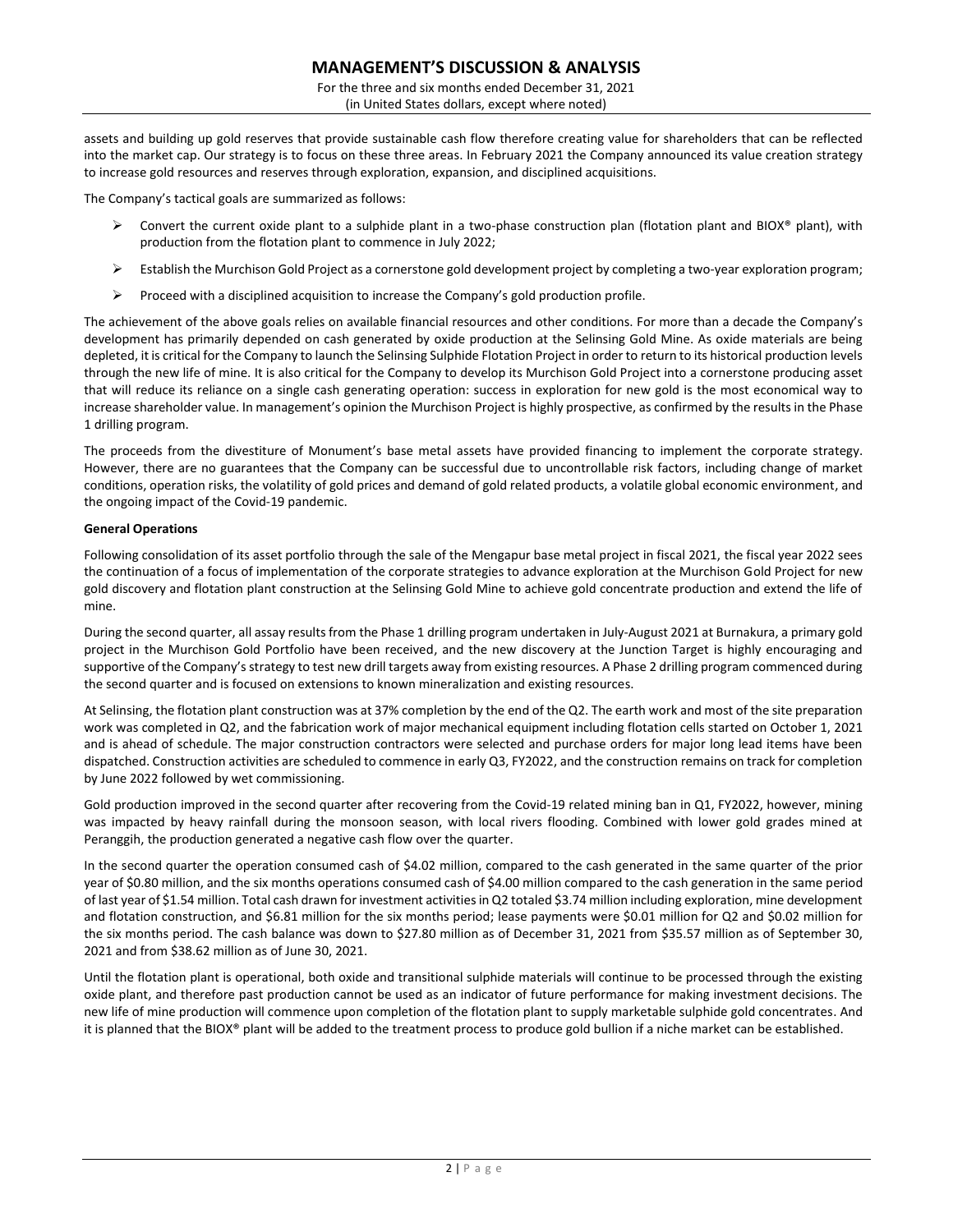For the three and six months ended December 31, 2021 (in United States dollars, except where noted)

# **1.3.1** *Project Development*

### Flotation Plant Project

FY 2022 project development is to complete the Phase 1 Sulphide Project development that includes flotation plant construction and mine development at the Selinsing Gold Mine in Malaysia, aimed to produce saleable sulphide gold concentrates. The flotation plant construction includes project management, project validation, flotation design and engineering, procurement, construction and commissioning. Mine development includes upgrading of tailing storage facilities, pit push backs and pre-stripping.

The Phase 1 development is expected to be completed by June 2022 with an estimated cost of up to \$20 million. As of December 31, 2021, 37% of overall project has been completed with cost incurred of \$6.06 million.

During Q2 Mincore Pty Ltd. ("Mincore") completed the detailed engineering design of the flotation plant. Equipment specifications and data sheets were completed and material take-offs / bills of material were issued for concrete, structural steel, piping, valves and electric cables instrumentation. All civil and structural, mechanical and piping drawings were issued for construction.

Purchase orders for major long lead items of equipment were sent to the selected manufacturers. The tender bid for plant construction was issued, and major construction contractors were selected and are scheduled to commence work in early February 2022. The proposed plant site was prepared with earth filling and compaction completed for most of the area required for the construction work.

The flotation pilot plant has been setup and is successfully running at the SGMM laboratory.

### Tailing Storage Facility (TSF) Upgrade

The TSF level needs to be raised to 540 meters level to accommodate flotation plant operation for about 3 years. The TSF upgrade, which started in February 2021, continued with 91.9% completion by the end of Q2. The work has been put on hold subsequently since the current capacity will be adequate for production until May 2023.

### Murchison Project Development

No mine development was planned during the second quarter of fiscal year 2022. While focusing on exploration, the Company continued to maintain the plant and other facilities to the extent they are operationally ready for efficient commissioning when production is restarted. Site accommodations and catering are fully functional to host administrative, exploration and mining activities.

# **1.3.2** *Production*

The challenges of the Covid-19 pandemic continue to be felt, however, the Selinsing Mine was able to operate at full capacity in Q2 and more than 95% of the workforce are now fully vaccinated. The site recorded seven positive cases in the quarter, and 23 employees were instructed to quarantine due to close contact. Screening, isolation, quarantining and social distancing procedures are undertaken in accordance with the Company's Covid-19 preventive policies and health authority requirements across all its operating sites and offices.

Selinsing production levels in Q2 were impacted by heavy rains, especially in the Peranggih open pits, however, contained gold from Peranggih was also lower than expected and an investigation has been undertaken to determine the reasons for this. The operation is expected to catch up though Q3 and Q4, FY2022, however, as Peranggih has no defined resources and reserves, the estimated mineralized materials might not be able to generate economic returns.

Mining in Q2 continued to deliver transitional leachable sulphide ore from Selinsing Pit 4 South West, oxide ore from Buffalo Reef C2, and oxide mineralized materials from Peranggih, and although additional material was processed to offset the under performance of mining at Peranggih, this comprised lower grade Selinsing leachable sulphide ore and old tailings. A total 85,209 tonnes of ore were mined in Q2 (Q2, FY2021: 112,073 tonnes), with 41,208 tonnes from Selinsing (Q2, FY2021: 54,664 tonnes), 4,205 tonnes from BR North (Q2, FY2021: 2,139 tonnes), and 39,796 tonnes of oxide mineralized materials from Peranggih (Q2, FY2021: 49,581 tonnes).

Due to lower mining rates and shortages of stockpiled materials, mill feed decreased by 16% to 129,000 tonnes (Q2, FY2021: 152,836 tonnes) and the average head grade was also lower at 0.56g/t (Q2, FY2021: 0.89g/t), partly offset by an improved recovery of 63.2% (Q2, FY2021: 58.4%). Gold recovered was 1,481oz (Q2, FY2021: 2,560oz) and gold production was 1,683oz (Q2, FY2021: 2,963oz).

A total of 2,873oz of gold were sold for gross revenue of \$5.05 million (Q2, FY2021: 3,754oz for \$6.84 million), of which 2,150oz sold at an average realized price of \$1,828 per ounce from production (Q2, FY2021: 3,050oz at \$1,889 per ounce), 723oz at \$1,545 per ounce from gold prepaid delivery (Q2, FY2021: 704oz at \$1,525 per ounce from gold prepaid delivery and 19oz gold equivalent offset by part of \$1.5 million loan repayment from Concept Capital Management against 983oz gold delivery obligation from June to October 2021).

Q2 gross margin from mining operations was negative \$0.15 million (Q2, FY2021: positive \$2.69 million) before operation expenses, noncash depreciation and accretion expenses of \$1.62 million (Q2, FY2021: \$0.92 million). The loss from mining operations was \$1.78 million (Q2, FY2021: \$1.62 million income) and the net loss was \$2.50 million (Q2, FY2021: \$0.65 million net loss).

Total cash spent on project development in Q2 was \$3.74 million (Q2, FY2021: \$1.69 million) of which \$0.59 million (Q2, FY2021: \$1.23 million) was at Selinsing to sustain production, \$2.19 million (Q2, FY2021: \$0.07 million) for Phase I of the Sulphide Project development,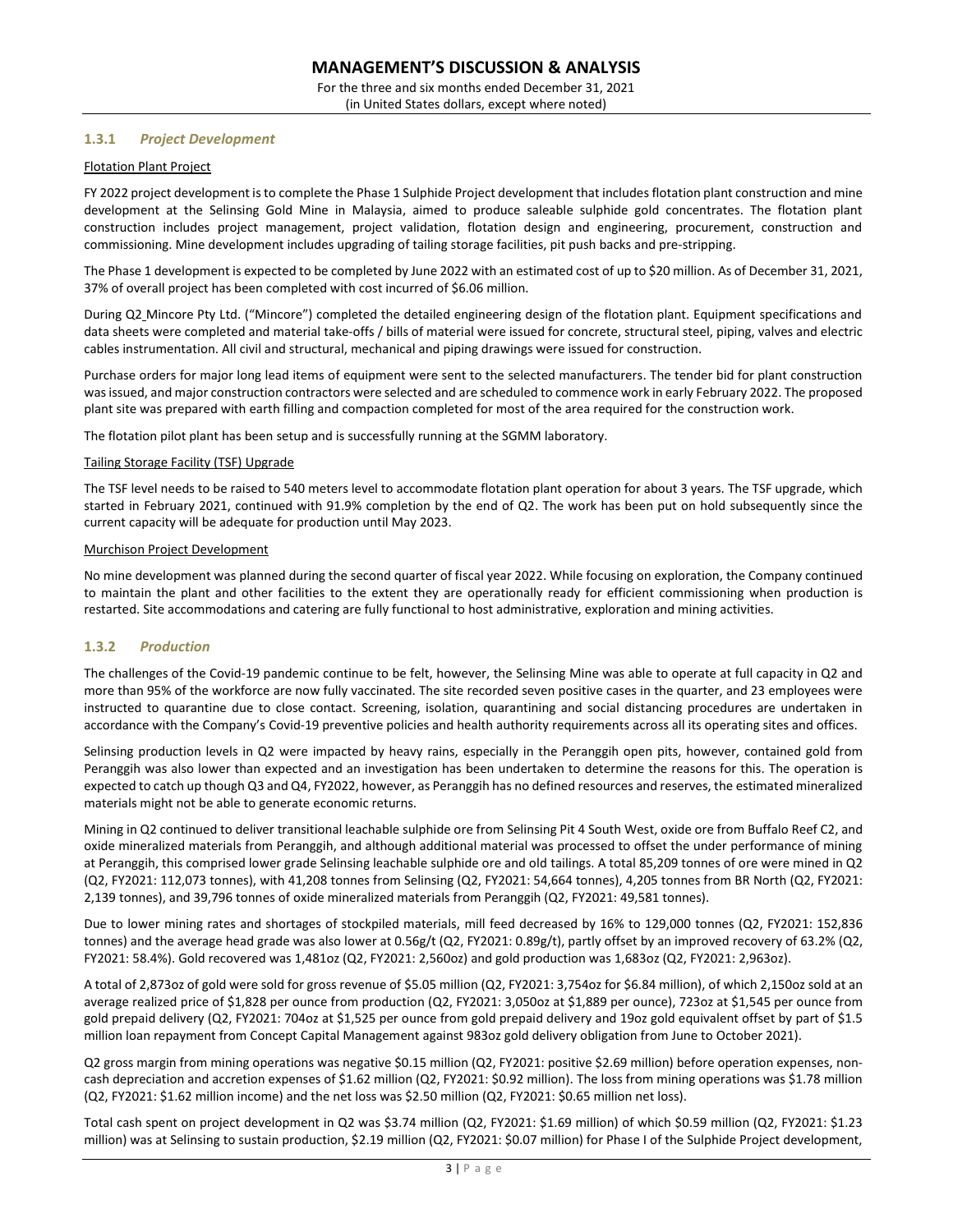For the three and six months ended December 31, 2021 (in United States dollars, except where noted)

\$0.14 million for sampling and geology, mainly at Peranggih (Q2, FY2021: \$0.06 million), and \$0.82 million (Q2, FY2021: \$0.25 million) at Murchison, including \$0.10 million for care and maintenance, \$0.66 million for exploration and \$0.06 million for plant maintenance.

During the six months ended December 31, 2021, the Selinsing Mine generated a gross margin of \$0.20 million (Q2, FY2021: \$5.75 million), before non-cash depreciation and accretion expenses of \$2.24 million (Q2, FY2021: \$1.68 million). Gold production decreased by 58% to 2,726oz (Q2, FY2021: 6,467oz), and the Company sold a total of 4,296oz (Q2, FY2021: 6,854oz) for gross revenue of \$7.43 million (Q2, FY2021: \$12.75 million), comprising 2,850oz (Q2, FY2021: 6,150oz) at an average realized price of \$1,823 per ounce (Q2, FY2021: \$1,899 per ounce) from production and gold prepaid delivery of 1,446oz at \$1,545 per ounce (Q2, FY2021: 704oz at \$1,525 per ounce).

Cash cost per ounce increased by 64% to \$1,810 per ounce for the quarter ended December 31, 2021 from \$1,103 per ounce in the same quarter of last year due to less tonnes processed and a reduction in the mill feed grade, slightly offset by an increase in recovery.

Cash cost per ounce increased by 65% to \$1,683 per ounce for the six months ended December 31, 2021 from \$1,021 per ounce in the same period of last year, also due to less tonnes processed and a reduction in the mill feed grade, and again offset by an improved recovery

Production and financial results for the three and six months ended December 31, 2021, are summarized in Figure 1 below:

| Selinsing, Felda Block 7, Buffalo Reef      |          | Three months ended |         | Six months ended                                    |           |
|---------------------------------------------|----------|--------------------|---------|-----------------------------------------------------|-----------|
|                                             |          |                    |         | December 31, December 31, December 31, December 31, |           |
|                                             |          | 2021               | 2020    | 2021                                                | 2020      |
| <b>Operating results</b>                    | Unit     |                    |         |                                                     |           |
| Ore mined                                   | t        | 85,209             | 112,073 | 160,181                                             | 193,649   |
| Waste removed <sup>(1)</sup>                | t        | 1,770,975          | 963,863 | 3,713,309                                           | 2,022,019 |
| Stripping ratio                             |          | 20.78              | 8.60    | 23.18                                               | 10.44     |
| Ore stockpiled                              | t        | 83,401             | 90,502  | 83,401                                              | 90,502    |
| Ore processed                               | t        | 129,000            | 152,836 | 285,611                                             | 319,268   |
| Average ore head grade                      | g/t Au   | 0.56               | 0.89    | 0.55                                                | 0.94      |
| Process recovery rate                       | %        | 63.2               | 58.4    | 64.2                                                | 61.3      |
| Gold recovery                               | 0Z       | 1,481              | 2,560   | 3,258                                               | 5,903     |
| Gold production                             | 0Z       | 1,683              | 2,963   | 2,726                                               | 6,467     |
| Gold sold                                   | 0Z       | 2,873              | 3,754   | 4,296                                               | 6,854     |
| <b>Financial results</b>                    |          |                    |         |                                                     |           |
| Gold sales                                  | US\$'000 | 5,046              | 6,835   | 7,429                                               | 12,754    |
| Gross margin                                | US\$'000 | (153)              | 2,694   | 195                                                 | 5,753     |
| Weighted average gold price                 |          |                    |         |                                                     |           |
| London Fix PM                               | US\$/oz  | 1,827              | 1,890   | 1,823                                               | 1,899     |
| Monument realized <sup>(2)(5)</sup>         | US\$/oz  | 1,828              | 1,889   | 1,823                                               | 1,899     |
| Cash costs per ounce sold <sup>(3)(5)</sup> |          |                    |         |                                                     |           |
| Total cash cost per ounce                   | US\$/oz  | 1,810              | 1,103   | 1,683                                               | 1,021     |
| (4)(5)<br>All-in sustaining costs per ounce |          |                    |         |                                                     |           |
| Total all-in sustaining cost per ounce      | US\$/oz  | 2,146              | 1,501   | 2,114                                               | 1,300     |

### **Figure 1: Operating and Financial Results**

(1) Waste removed of 3,713,309t for the six months ended December 31, 2021 includes 1,849,124t operating waste, 1,313,582t for TSF construction fill and 550,603t used for cutback (For the six months ended December 31, 2020, waste removed of 2,022,019t included 1,791,589t operating waste, 177,830t for cutback and 52,600t for TSF construction fill). The cost of waste removed for TSF construction was capitalized and not included in mining operations.

(2) Monument realized a weighted average gold price of \$1,823/oz for the six months ended December 31, 2021, excluding 1,446oz gold prepaid delivery during the period. For comparison purposes, Monument realized a weighted average gold price of \$1,899/oz for the six months ended December 31, 2020, excluding 704oz gold prepaid delivery during the period. Readers should refer to section 15 "Non-IFRS Performance Measures".

(3) Total cash cost per ounce sold includes production costs such as mining, processing, TSF maintenance, camp administration, royalties, storage, temporary mine production closure, community development cost and property fees, net of by-product credits. Cash cost excludes amortization, depletion, accretion expenses, idle production costs, capital costs, exploration costs and corporate administration costs. Readers should refer to section 15 "Non-IFRS Performance Measures".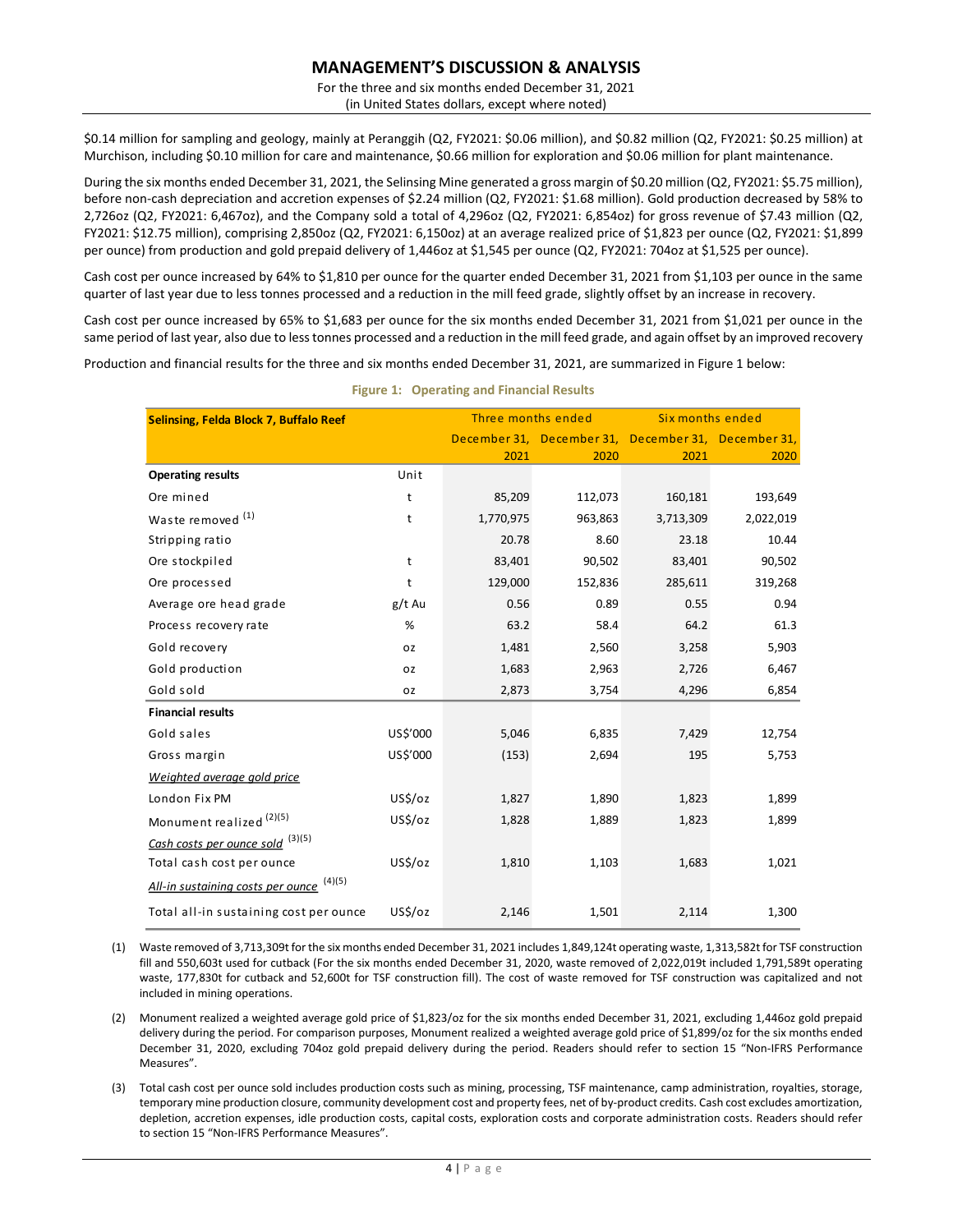For the three and six months ended December 31, 2021 (in United States dollars, except where noted)

- (4) All-in sustaining cost per ounce includes total cash costs, operation expenses, sustaining capital expenditures, corporate administrative expenses for the Selinsing Gold Mine including share-based compensation, exploration and evaluation costs, and accretion of asset retirement obligations. Certain other cash expenditures, including tax payments and acquisition costs, are not included. Readers refer to section 15 "Non-IFRS Performance Measures" for detailed descriptions of each calculation.
- (5) Average gold price realized, cash cost per ounce sold and all-in sustaining cost are non-GAAP measures; for a reconciliation from this measure to the most directly comparable measure specified, defined, or determined under IFRS and presented in our financial statements. Readers should refer to section 15 "Non-IFRS Performance Measures".







# **1.3.3** *Exploration*

### **Malaysia**

Peranggih is the current focus for identifying additional mineable material to extend production from the oxide plant at Selinsing, and the Phase 1 and 2 Reverse Circulation ("RC") drilling programs (3,317 meters in 68 holes) were concluded in Q1 FY2022, with significant intercepts including 5m at 6.88 g/t Au from 10m (PGRC076), 14m at 1.5 g/t Au from 16m (PGRC077), 13m at 1.39 g/t Au from 11m (PGRC089), 9m at 1.52 g/t Au from 29m (PGRC102), 21m at 1.24 g/t Au from 21m (PGRC113) and 10m at 1.56 g/t Au from 8m (PGRC117).

Drilling has been to a maximum depth of 70m, at 20m by 20m spacing, targeting a steeply dipping high-grade mineralized structure and approximately 70% of holes have hit gold mineralization above an oxide cut-off (>0.35g/t Au) at less than 50m below the surface, defining a mineralized zone 830m long and 60m wide.

Exploration in the second quarter FY2022 comprised 396 channel samples, which tested extensions to known mineralization at Peranggih, where follow-up RC drilling is planned in Q3 FY2022, and also a new prospect at Mentique, where further mapping and sampling are to be undertaken.

# **Western Australia**

Monument began a 2-year exploration program at the Murchison Gold Project in Q1 FY2022, with the aim of discovering significant additional resources and thereby establishing Murchison as a cornerstone project for the Company.

The Phase 1 RC and aircore ("AC") drill program was concluded in Q1 FY2022, and comprised 3,465m in 46 RC holes and 10,484m in 349 AC holes, which were designed to test new targets away from known resources.

All assays from the Phase 1 drilling were received in January 2022, subsequent to the second quarter, and significant intercepts include 5m at 1.53 g/t Au from 31m (21BNRC037), 2m at 0.81 g/t Au from 111m and 3m at 1.91 g/t Au from 119m (21BNRC038) and 2m at 1.56 g/t Au from 60m and 2m at 3.70g/t Au from 106m (21BNRC039) at Munro Bore, 8m at 0.97g/t Au from 5m (21BNRC008) and 7m at 0.82g/t Au from 18m (21BNRC026) at FLC2, and 3m at 10.2g/t Au from 22m (21BNAC213) at the newly discovered Junction Target.

A Phase 2 RC and diamond drilling (DD) program commenced in November 2021, and a total of 2,918m in 12 RC holes were completed during the second quarter of FY2022, testing for extensions to known mineralization and resources at the NOA1, NOA2, NOA78 and Alliance target areas.

1,406 RC samples from the Phase 2 drilling were dispatched to ALS Geochemistry, Perth during the quarter, DD drilling was rearranged and postponed to March due to availability of the dillrigs.

# *1.4 FY2022 Activity Highlights*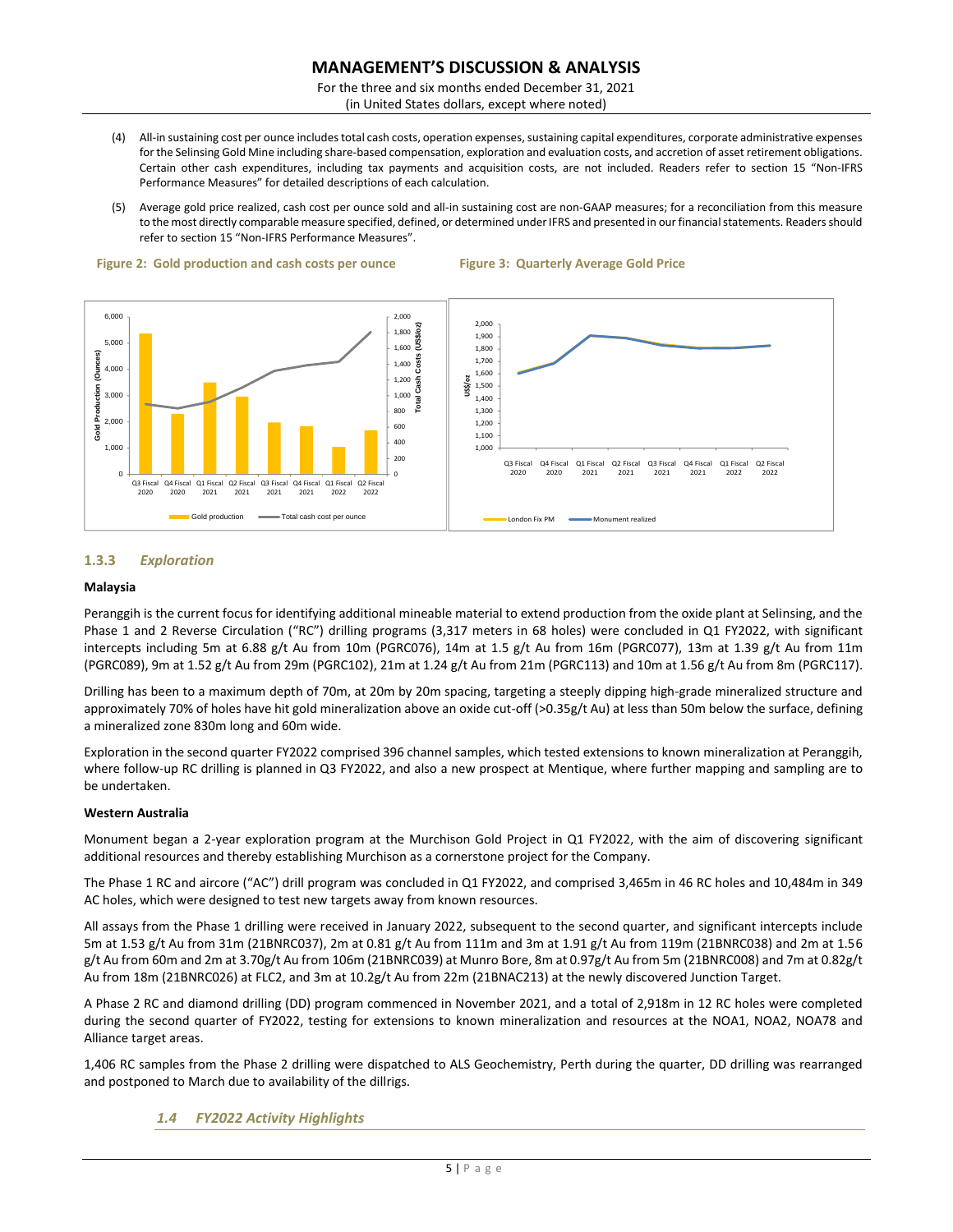For the three and six months ended December 31, 2021 (in United States dollars, except where noted)

- On July 5, 2021, Monument announced that the Selinsing Gold Mine had resumed production after the 7 week mining ban according to the Movement Control Order ("MCO"). 80% of staff were allowed at the site, while the MCO moved to Phase II.
- On July 6, 2021, the Company announced that the independent flotation test work undertaken at Bureau Veritas Laboratory in Perth had successfully replicated the positive results achieved by the on-site metallurgical laboratory to produce a marketable gold concentrate at the Selinsing Gold Mine.
- On July 20, 2021, the Company announced the commencement of a planned exploration drilling program at the Murchison Gold Project in Western Australia. The first stage of the drill program planned for 18,000 meters and combines aircore ("AC") and RC drilling and is designed to test new high quality structural targets beneath cover for potential mineralization that may lead to the identification of shallow stand alone or satellite gold deposits to supplement the current resource base at the 100% owned Burnakura gold project.
- On September 20, 2021, the Company announced the successful completion of an upscaled Phase 1 AC and RC drill program at its Murchison Gold Project in Western Australia. All samples were dispatched from site and received by ALS Geochemistry, Perth, Western Australia.
- On October 14, 2021, the Company announced the current progress on flotation plant construction at the Selinsing Gold Mine in Malaysia in relation to flotation design and engineering, commencement of construction for civil foundation work. It also updated the status of the mining production.
- On October 28, 2021, the Company announced the results from its Annual General Meeting of shareholders. Resolutions tabled at the AGM as proposed in the Information Circular dated on September 27, 2021. Each resolution and each nominee of the board of directors had been approved by a vast majority of the shares voted.
- On November 26, 2021, the Company announced the drill results at its Peranggih Gold Prospect in Malaysia. The drill program confirmed the extension of significant mineralization down-dip of the previously explored area by shallow percussion rotary air blast ("RAB") drilling along a northwest striking shear structure.
- On December 15, 2021, the Company announced the commencement of the Phase 2 drilling program at its Murchison Gold Project in Western Australia, which is targeting down dip and down plunge extension of known high grade deposits, some of which were mined historically. A total 5,546 drill meters are planned combining reverse circulation ("RC") and diamond drilling ("DD") targeting completion by February 2022.
- On January 19, 2022, the Company announced the results from the Phase 1 drilling program at its Murchison Gold Project, which included the discovery of the new 'Junction Target', where AC drilling intersected gold under transported cover in association with a significant shear zone and no known historical drilling or surface sampling.

# **2. PROJECT UPDATE**

# *2.1* **Selinsing Gold Portfolio**

The Selinsing Gold Portfolio is located in Pahang State, Malaysia. It includes the Selinsing Gold property ("Selinsing"), the Buffalo Reef property ("Buffalo Reef"), the Felda Land ("Felda") and the Famehub properties ("Famehub"). Buffalo Reef lies continuously and contiguously along the gold trend upon which the Selinsing Gold Property is located. Both Felda and Famehub are located east and north of the Selinsing and Buffalo Reef properties. The 1.0 million tonnes per annum gold processing plant is situated at the Selinsing site, which provides easy access to all the Company's gold properties.

Among those properties, Selinsing and Buffalo Reef are primary gold properties acquired on June 25, 2007 and are at the development and production stage while others are at the exploration and evaluation stage except Felda Block 7.

The Company acquired exclusive irrevocable exploration licenses over 896 acres of Felda through its subsidiary Able Return Sdn Bhd from the Settlers, with consent from the Federal Land Development Authority. Pursuant to these agreements with the Settlers, and subject to regulatory approval, certain portions of Felda can be converted to mining leases upon exploration success at the Company's discretion. The exclusive mining permits are automatically assigned for mining to the Company in the event of approval of the mining leases obtained by those Settlers. In October 2017, a portion of Felda ("Felda Block 7") was converted into proprietary mining leases.

Famehub was acquired in September 2010 and covers an area of approximately 32,000 acres of prospective exploration land to the north of Buffalo Reef and east of the Selinsing Gold Mine. Snowden completed a NI 43-101 Technical Report on Famehub dated August 2010. The Company targets the consolidation of Selinsing, Buffalo Reef and Famehub, which are all situated around the Selinsing Gold Mine, as a long-term strategic exploration portfolio in order to extend the life of the mine.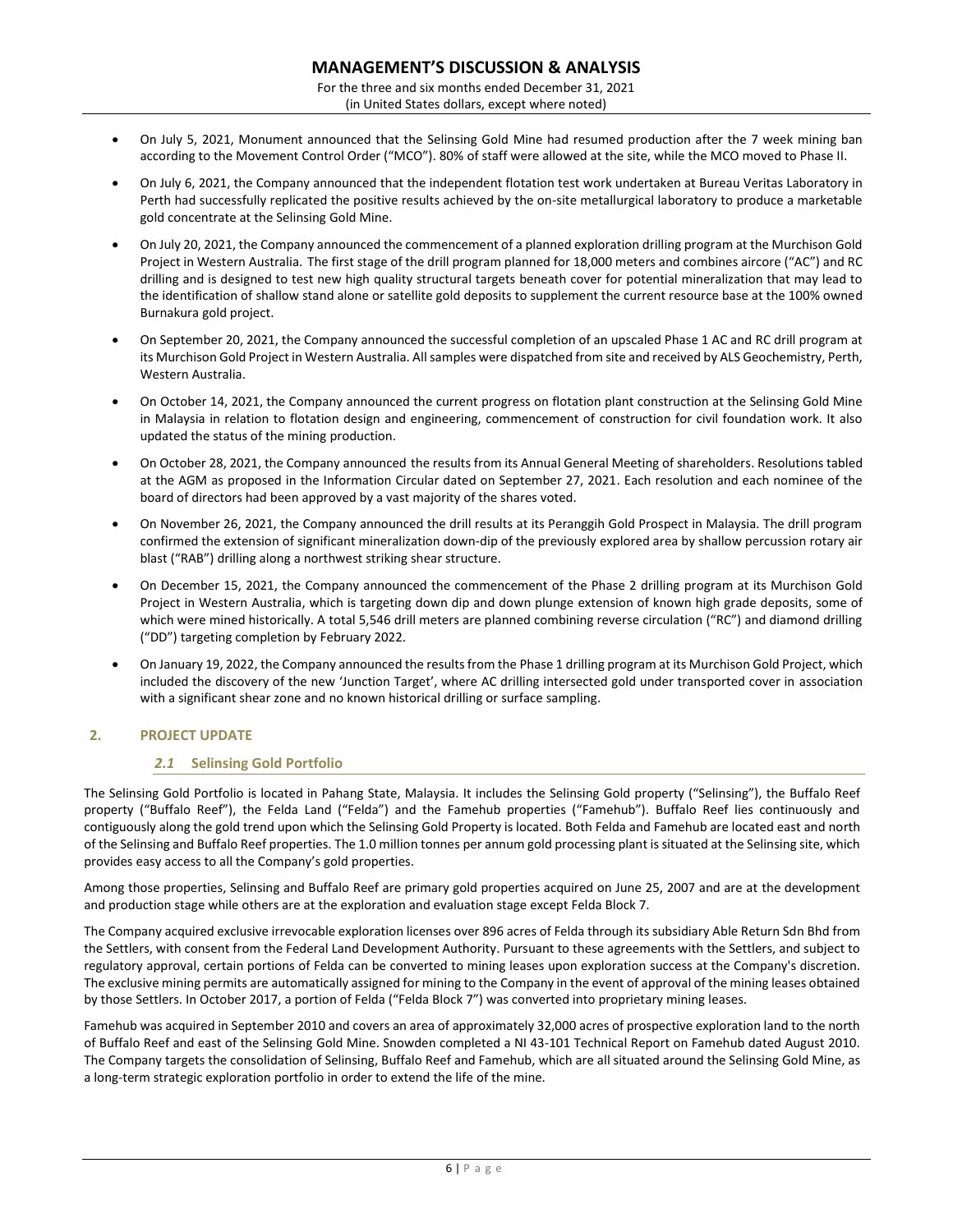For the three and six months ended December 31, 2021

(in United States dollars, except where noted)

# *2.1.1 Resources and Reserves and Results of the Feasibility Study*

According to the Snowden NI 43-101 Report dated January 31, 2019, the Company has Proven and Probable Mineral Reserves of 5.7 million tonnes at the Selinsing Gold Mine, including the Selinsing and the adjacent Buffalo Reef and Felda Block 7 deposits in Pahang State, Malaysia. All Mineral Reserves and Mineral Resources were updated by Snowden as Independent Qualified Person defined under NI43- 101 standards.

The tables below summarize the estimated Mineral Reserves and Mineral Resources reported by classification and ore type, all expressed in metric tonnes and troy ounces (1 ounce = 31.1035 g). The updated Mineral Reserves are estimated using an average gold price of \$1,300 per ounce.

|            | Selinsing-Buffalo Reef/Felda Reserves as of March 31, 2018 (Snowden)            |      |          |                |                                                                        |                                                       |                |      |          |                |                                      |          |
|------------|---------------------------------------------------------------------------------|------|----------|----------------|------------------------------------------------------------------------|-------------------------------------------------------|----------------|------|----------|----------------|--------------------------------------|----------|
| Category   | OXIDE (above approx. $0.4$ g/t Au   TRANSITION (above approx. 0.75)<br>cut-off) |      |          |                | SULPHIDE (above approx. 0.75<br>$g/t$ Au cut-off)<br>$g/t$ Au cut-off) |                                                       |                |      |          |                | <b>OXIDE + TRANSITION + SULPHIDE</b> |          |
|            | <b>KTonnes</b>                                                                  | g/t  | Au (kOz) | <b>kTonnes</b> | g/t                                                                    | Au (kOz)                                              | <b>kTonnes</b> | g/t  | Au (kOz) | <b>KTonnes</b> | g/t                                  | Au (kOz) |
|            |                                                                                 |      |          |                |                                                                        | Mineral Reserves (based on a US\$1,300/oz gold price) |                |      |          |                |                                      |          |
| Proven*    | 1,265                                                                           | 0.47 | 19       |                |                                                                        |                                                       | 145            | 1.53 |          | 1.310          | 0.51                                 | 21       |
| Probable** | 991                                                                             | 0.91 | 29       | 757            | 1.72                                                                   | 41.9                                                  | 2,680          | 2.03 | 175.1    | 4,428          | 1.73                                 | 246      |
| $ P+P $    | 2,256                                                                           | 0.67 | 48       | 757            | 1.72                                                                   | 42                                                    | 2,725          | 2.02 | 177      | 5,738          | 1.45                                 | 267      |

\*Proven Reserve is entirely stockpile material;

\*\*Probable Oxide Reserve comprises oxide ore in Selinsing, Buffalo Reef, Felda deposits, and in Selinsing old tailings; Probable Transition and Sulphide Reserves comprise ore in Selinsing, Buffalo Reef and Felda deposits.

|                 | Selinsing-Buffalo Reef/Felda Resources as of March 31, 2018 (Snowden) |      |                                                                                                  |                                          |      |                                         |                  |      |                                      |                |      |          |
|-----------------|-----------------------------------------------------------------------|------|--------------------------------------------------------------------------------------------------|------------------------------------------|------|-----------------------------------------|------------------|------|--------------------------------------|----------------|------|----------|
| <b>Category</b> |                                                                       |      | OXIDE (above 0.3 g/t Au cut-off)                                                                 | TRANSITION (above 0.5 g/t Au<br>cut-off) |      | SULPHIDE (above 0.5 g/t Au cut-<br>off) |                  |      | <b>OXIDE + TRANSITION + SULPHIDE</b> |                |      |          |
|                 | kTonnes                                                               | g/t  | Au (kOz)                                                                                         | <b>kTonnes</b>                           | g/t  | Au (kOz)                                | $k$ Tonnes $g/t$ |      | Au (kOz)                             | <b>kTonnes</b> | g/t  | Au (kOz) |
|                 |                                                                       |      | Mineral Resources, reported inclusive of Reserves (based on a potential US\$2,400/oz gold price) |                                          |      |                                         |                  |      |                                      |                |      |          |
| Measured*       | 1.265                                                                 | 0.47 | 19                                                                                               |                                          |      |                                         | 145              | 1.53 |                                      | 1,310          | 0.51 | 21       |
| Indicated**     | 1,533                                                                 | 0.85 | 42                                                                                               | 1.086                                    | 1.49 | 52                                      | 8.052            | 1.60 | 415                                  | 10,671         | 1.48 | 509      |
| M+I             | 2.798                                                                 | 0.68 | 61                                                                                               | 1,086                                    | 1.49 | 52                                      | 8,097            | 1.60 | 417                                  | 11,981         | 1.38 | 530      |
| Inferred***     | 349                                                                   | 1.05 | 11.8                                                                                             | 485                                      | 1.22 | 19                                      | 5,563            | 1.79 | 319                                  | 6,397          | 1.70 | 350      |

\*Measured Resource is entirely stockpile material;

\*\*Indicated Oxide Resource is a combination of oxide mineralization occurring in Selinsing, Buffalo Reef and Felda deposits plus Selinsing old tailings material; Indicated Transition and Sulphide Resources comprise mineralization occurring in Selinsing, Buffalo Reef and Felda deposits; \*\*\*Inferred Resource comprises mineralization occurring in Selinsing, Buffalo Reef and Felda deposits.

Based on these Reserves, the 2019 Feasibility Study has demonstrated an approximately six-year life of mine (LOM) with a net present value (NPV) of \$27.56 million based on reported oxide and sulphide ore Reserves as of March 2018. Over the six-year LOM, a total 5.7 million tonnes of ore would be treated at an average grade of 1.45g/t Au for 223koz at a cost of \$863.67 per ounce. At a gold price of \$1,300 per ounce, the Selinsing Gold Mine Project would generate net cash flow after tax of \$97.00 million from operations, or \$45.00 million net of capital expenditure.

The opportunity to consider Inferred Resources was discussed in the Feasibility Study. The Inferred Mineral Resource inside the Reserve open pit designs potentially contains an additional 20koz of gold. The Inferred Mineral Resource external to the open pit design contains 130koz of gold. Recommendations have been made to initiate further exploration programs aimed at the conversion of Inferred Mineral Resources into Indicated Mineral Resources. Should those conversions be successful, the Mineral Reserves could potentially be significantly increased. The Selinsing Gold Mine has a proven record in converting oxide Inferred Mineral Resources to recovered ounces, even though historical records should not be used as an indicator of future performance.

# *2.1.2 Production*

### Mining:

Q2, FY2022 mining activities were carried out at Selinsing Pit 4 South West, Buffalo Reef C2 and Peranggih. Ore production was from transitional leachable sulphide ore at Selinsing pits, blended with oxide ore from old tailings, Buffalo Reef and Peranggih. Waste was mainly removed for TSF construction and cutback for the sulphide project, and Peranggih stripping activities.

Total materials mined in Q2, FY2022 increased by 73% to 1,856,184 tonnes from 1,075,935 tonnes in Q2, FY2021 due to additional waste removal prior to mining at Peranggih pits S1, S2 and Central and to provide material for the TSF main embankment. The stripping ratio increased by 142% to 20.78 from 8.60 in the same period of last year. Ore mined decreased by 24% to 85,209 tonnes from 112,073 tonnes. Total mining costs increased by 53% to \$2.09 million during Q2, FY2022 (Q2, FY2021: \$1.37 million) (Figure 12) mainly due to significantly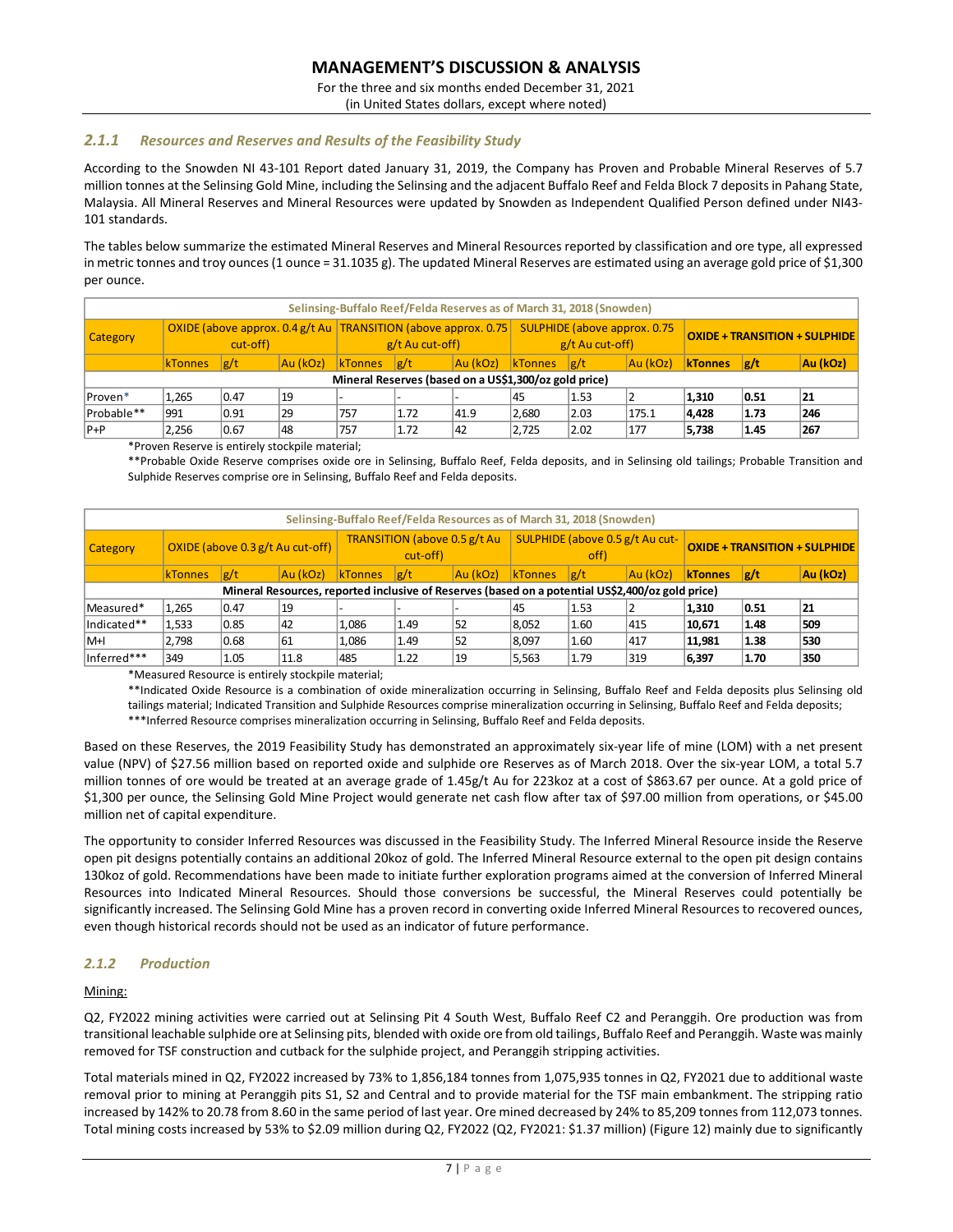For the three and six months ended December 31, 2021 (in United States dollars, except where noted)

more waste removed in Peranggih and more repair and dewatering activities caused by heavy rain and flooding during the monsoon season, especially in December 2021.

During the second quarter, a total of 859,095 tonnes of materials (Q2, FY2021: 205,199 tonnes) were mined at Peranggih, comprised of 819,299 tonnes of operational waste (Q2, FY2021: 155,618 tonnes) - the costs were recorded against inventory, 624,300 tonnes of capital waste (Q2, FY2021: nil tonnes) - the costs were recorded against mineral property, plant and equipment and then amortized over mining periods, and 43,499 tonnes of mineralized materials (Q2, FY2021: 42,511 tonnes) were fed into the mill – the costs were recorded against inventory.

Peranggih materials are continually being tested through close spaced drilling programs as a potential source of immediate oxide feed to the existing plant despite not having an established resource. The qualified mineralized materials are extracted and fed into the mill and the associated exploration costs are transferred from the evaluation and exploration account to the mineral property.

The Company continues to implement grade control drilling practices to manage mining cost increases during ramp up of mining rates to access additional ore and replenish stockpile levels. In addition, the mining contractor is actively upgrading their mining fleet in order to meet the Company's mining and development plan efficiently.

Ore stockpiles had significantly fallen from 127,095 tonnes as of June 30, 2021 to 83,401 tonnes as of December 31, 2021 mainly due to the adverse impact of the delay in blast permit issuance in the first quarter and rainfall and flooding in the first and second quarter of FY2022 resulting in a lower mining rate.

Given that stockpile levels were already low due to the impact of the Covid-19 pandemic, restoring them to a more appropriate level is a priority for the Company.

### Processing:

Referring to Figure 1 Operating and Financial Results, processing throughput tonnage was 16% lower in Q2, FY2022 compared to Q2, FY2021 at 129,000 tonnes from 152,836 tonnes. This was caused by a significant reduction of stockpiled ore carried forward from Q1, FY2022 and a shortage of ore mined due to heavy rain during the quarter. Overall mill availability, utilization and efficiency were 87.4%, 68.5% and 59.9% respectively in Q2, FY2022 compared to 88.5%, 97.3% and 86.1% in Q2, FY2021.

Total ore feed in Q2, FY2022 had an average head grade of 0.56 g/t Au as compared to 0.89 g/t Au in the same quarter of last year due to lower grades than expected from Peranggih oxide mineralized materials and Selinsing leachable sulphide ore. As a result, gold recovery was significantly lower at 1,481oz as compared to 2,560oz for the same quarter of last year.

Total processing costs were \$2.58 million as compared to \$2.07 million in the second quarter of fiscal year 2021 and the cost per tonne processed increased to \$14.28/t from \$13.34/t, or 7% higher than the same period of previous year. The process recovery rate of 63.2% for the quarter ended December 31, 2021 was slightly higher than 58.4% in the second quarter of previous year. The higher processing cost was due to more processed low grade leachable sulphide ore with higher use of consumables, higher process downtime as a result of the shortage of ore by heavy rain for crushing and mechanical downtime due to scheduled repair and maintenance for crushers.

Figures 4 and 5 illustrate production results on a consolidated basis including Selinsing, Buffalo Reef and Felda Block 7 operations and Peranggih.



**Figure 4: Gold production and cash costs per ounce Figure 5: Selinsing Gold Mine: Operating Metrics** 

# *2.1.3 Development*

Project development work at Selinsing includes the Sulphide flotation plant construction, , TSF development/mining cutback and test work for oxide mining assessment at Peranggih.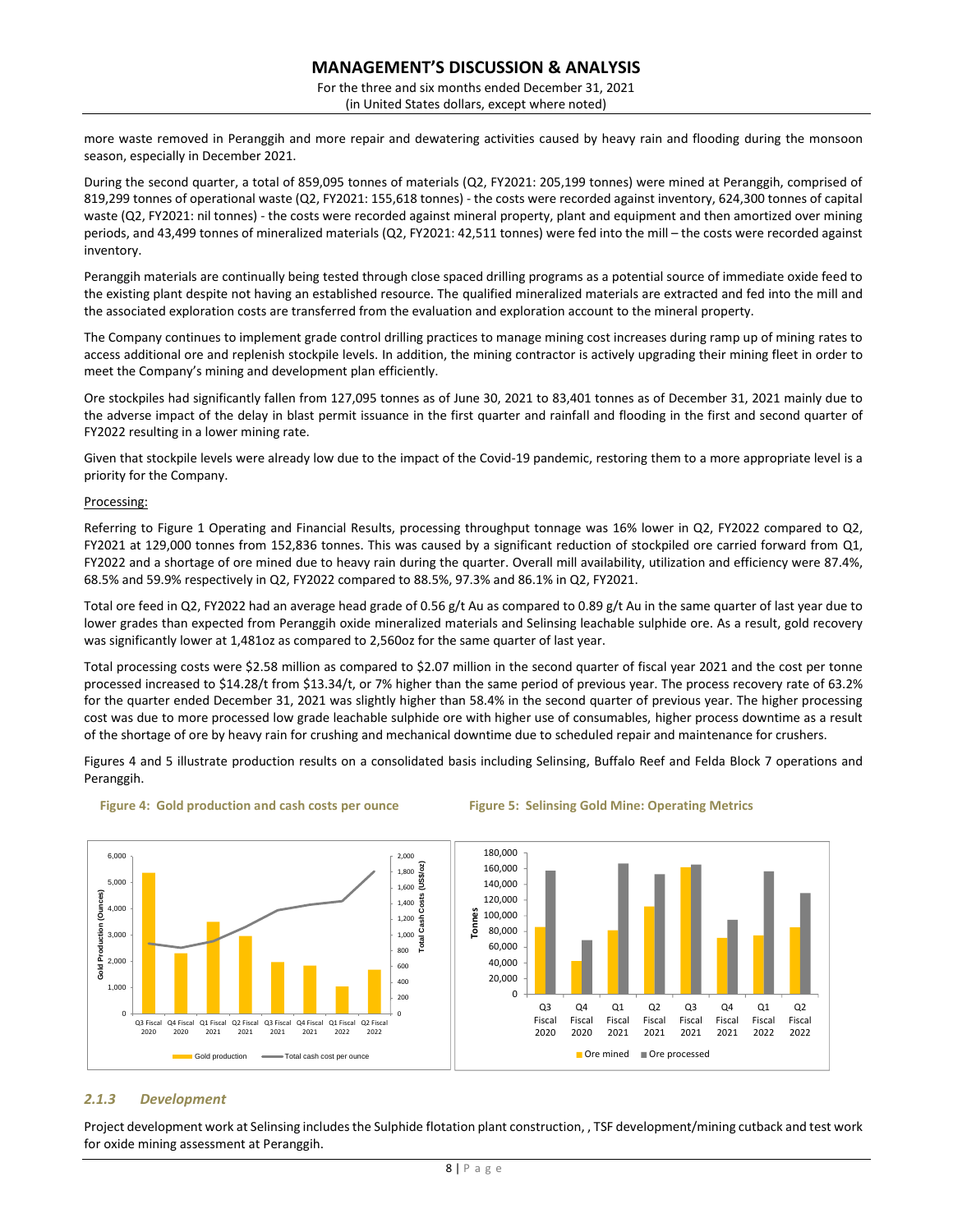For the three and six months ended December 31, 2021 (in United States dollars, except where noted)

### Selinsing sulphide project development

As of December 31, 2021, total expenditures of \$6.06 million (June 30, 2021: \$1.14 million) were spent for the Selinsing Sulphide Plant upgrade at Selinsing Gold Mine, including the adjustment of \$0.77 million relocation of TSF expenditure from the last fiscal year.

The Sulphide project development comprises the Stage 1 Flotation plant project and Stage 2 BIOX® leaching plant. Flotation plant project development includes project management, project validation, flotation design and engineering, procurement, construction and commissioning.

**Engineering Design**: During the second quarter, 100% of the flotation plant detail engineering design work had been completed by Mincore Pte Ltd. Shop detailing design started subsequent to the quarter end after the completion of the detail engineering design and will be completed by April 2022.

**Procurement** of all major and long lead equipment was completed during the quarter. Fabrication is progressing well in the seller's workshop and equipment is scheduled to be delivered according to the contract schedule. The Company is actively managing the shipping and logistics risks associated with the global logistics shortage.

**R&D Work**: During the quarter ended December 31 2021, R&D work produced the sample of flotation concentrate for pressure filtration testwork by the filter press supplier McLanahan. It also achieved a key milestone that the pilot plant was successfully commissioned into operation, comprised ball mill and classifier, rougher / scavenger flotation cells and three stages of cleaner flotation. A one tonne sample of transition ore was crushed in the laboratory jaw crusher to 100% passing 2.0mm to provide feed for the pilot plant. The sample was duly processed using the same reagent regime planned for the full-scale plant. A total of 50kg of flotation concentrate was produced and a sample of this was sent to McLanahan for filter press testwork.

Antimony leaching tests were also carried out to support the gold concentrates marketing effort.

Flotation construction includes earthworks, civil engineering, structural engineering, mechanical and electrical installation and other associated plant upgrades. During the quarter the construction contract was awarded to Seong Henng Engineering Works (M) Sdn Bhd, an experienced Malaysian contractor which carried out the Selinsing Oxide Plant construction over 10 years ago. Civil foundation work commenced in January 2022 subsequent to the second quarter and is planned to be completed by the end of April 2022.

An application to add the sulphide processing circuit to the existing CIL processing plant operation and an amended EIA was approved by the Department of Environment ("DOE") on September 29, 2021. A revised environmental management plan that includes the sulphide processing was submitted to the DOE at the end of January 2022.

The production of flotation concentrate is expected to commence in July 2022 as soon as the flotation cells, concentrate thickener and filter press have been commissioned.

**Mine development**: Total TSF expansion progressed 91.9% as of December 31, 2021, reaching the 537m RL, providing adequate capacity till May 2023. Subsequent to the end of the second quarter, the TSF expansion was put on hold and a monitoring program has been reviewed and put in place. The remaining work to complete for 540m RL level will continue after commencement of production.

# *2.1.4 Exploration*

Total exploration expenditures excluding development activities at the Selinsing Gold Portfolio for the three and six months ended December 31, 2021 were \$0.13 million and \$0.15 million respectively.

During the second quarter of fiscal year 2022, the main exploration activity was carried out at Peranggih. The Peranggih RC drilling campaign was completed during the first quarter FY2022 with 3,317m drilled in 68 RC holes. Results were released in November 2021 and confirmed the extension of significant mineralization down-dip of the previously explored area by shallow percussion rotary air blast ("RAB") drilling along a northwest striking shear structure. Overall, 70% of the designed holes hit gold mineralization above an oxide cutoff (>0.35 g/t Au) at relatively shallow depths less than 50m below the surface. The results defined wider, lower grade mineralization over an 830m long by 60m wide zone.

The Company has established the Peranggih deposit as a highly prospective oxide exploration target and source of oxide feed to the current processing plant. Geological evidence indicates that Peranggih occurs in the same regional shear structure hosting the Selinsing and Buffalo Reef gold deposits and is potentially mineralised by a hydrothermal breccia system containing oxide materials suitable to provide immediate minable/leachable oxide feed for sustainable production at the current oxide plant at Selinsing. Previous geochemical surveys, exploration drilling, grade control drilling, bulk sampling and results from the recently completed drilling program show encouraging results.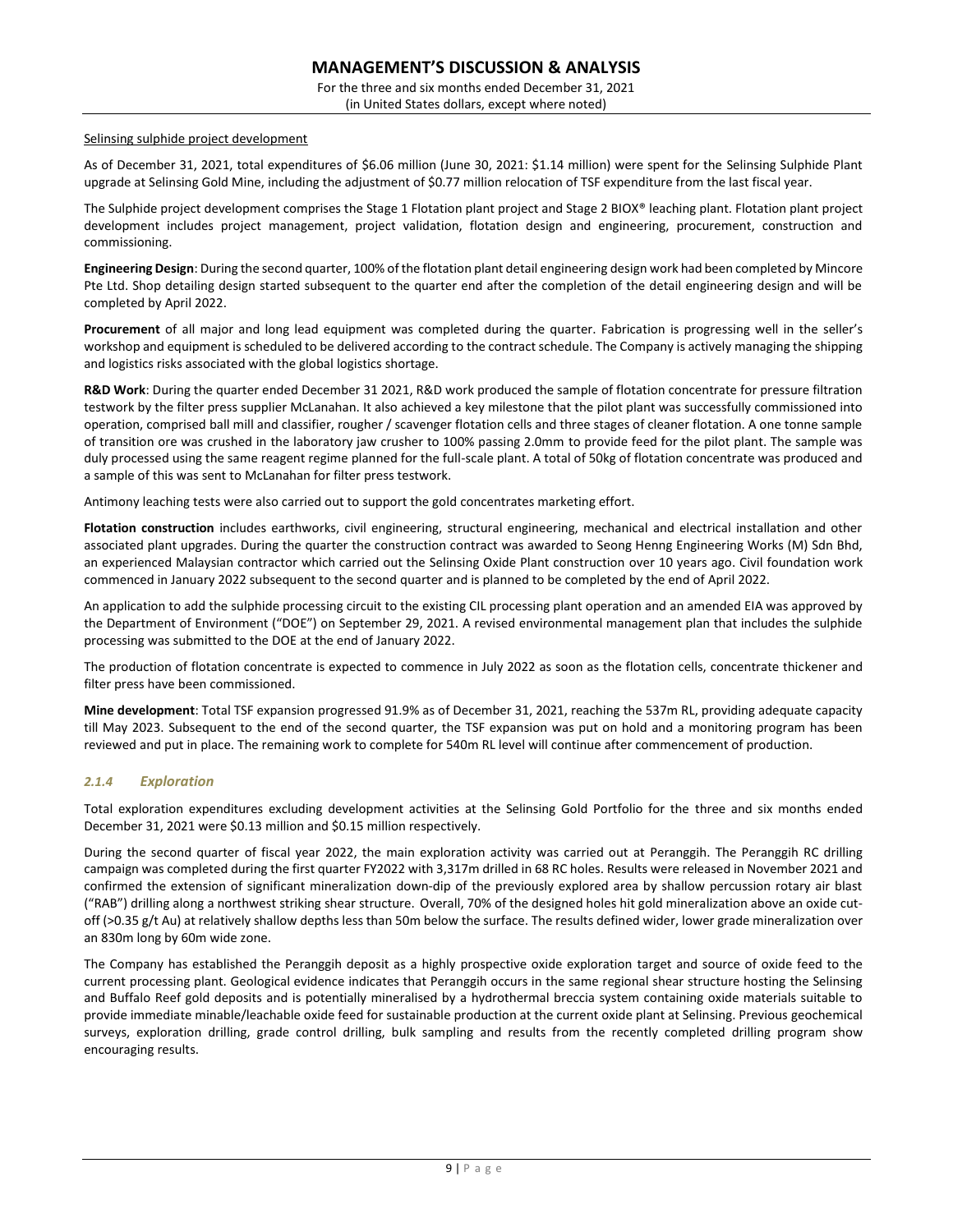For the three and six months ended December 31, 2021

# (in United States dollars, except where noted)

# *2.1.5 Environment, Safety and Health*

The Company is committed to comply with Malaysia's environmental laws within the mandates of government authorities:

- The Department of Minerals and Geosciences ("JMG") for mining and processing activities including environmental jurisdiction inside the Company's project tenements;
- The Department of the Environment ("DOE"), whose jurisdiction lies outside of the Company's tenements, regarding quality of air and water discharge; and
- The Department of Safety and Health ("DOSH"), primarily concerned with occupational safety and health, lifting equipment, pressurized vessels, storage, and handling of hazardous chemicals.

During the three months ended December 31, 2021, no lost time injuries were recorded but there were eight accidents/incidents recorded and seven positive Covid-19 cases were recorded at the Selinsing operation. All reported incidents were shared among staff at safety toolbox meetings and new safety topics were raised at each of these meetings. Regular safety inspections were carried out by the HSE department and notices of improvement sent out to various departments for any immediate corrective action. Third party environmental compliance audits were conducted by accredited independent consultants and laboratories on environmental audits, ambient air quality and environmental noise monitoring.

# *2.2* **Murchison Gold Portfolio**

### **Western Australia**

The Murchison Gold Portfolio was acquired in 2014 and consists of the 100% owned Burnakura and Gabanintha projects as well as the Tuckanarra gold property in which Monument has a 20% free carried interest. The portfolio is located in the Murchison Gold Field, a highly prospective historical gold province within the Murchison District of Western Australia. Burnakura and Gabanintha are located 40km southeast of Meekatharra, WA, and 765km northeast of Perth, WA. Tuckanarra is located approximately 40km southwest of Burnakura. The Murchison Gold Portfolio includes a number of mining and exploration tenements and lease applications covering approximately 230 square kilometres prospective (including the whole area of Tuckanarra which Monument has a 20% free carry interest) for resource extension, a fully operational gold processing plant at the Burnakura site, a newly developed camp site and necessary infrastructure. Underground mining was carried out by the previous owner of the Burnakura gold processing plant for several months and shortly thereafter it was placed into administration.

# *2.2.1 Resources*

The Murchison Gold Project consists of a historical resource of 300koz Au of Indicated Resource and 344koz Au of Inferred Resource reported to a 1.0g/t Au lower cut-off, at the time of the acquisition in 2014, within a number of previously operated open pits and an underground mine. The Tuckanarra JV contains a total of 81koz of this historical resource. The Company believes that the quality of the data supporting the resources meets industry standards and considers this historical resource estimate to be relevant to its ongoing review of the Murchison Gold Project.

The current updated mineral resource estimation at Burnakura reported in the SRK NI 43-101 Report dated July 2018, comprised of an Indicated Mineral Resource of 4.043Mt @ 2.3g/t Au for 293koz and an Inferred Mineral Resource of 1.551Mt @ 1.8g/t Au for 88koz at a 0.5g/t Au grade cut-off for open pit and 3.0 g/t Au grade cut-off for underground. The Company has continued to improve its internal mining studies which will contribute towards the preparation of a preliminary economic assessment, in respect of the Burnakura deposits.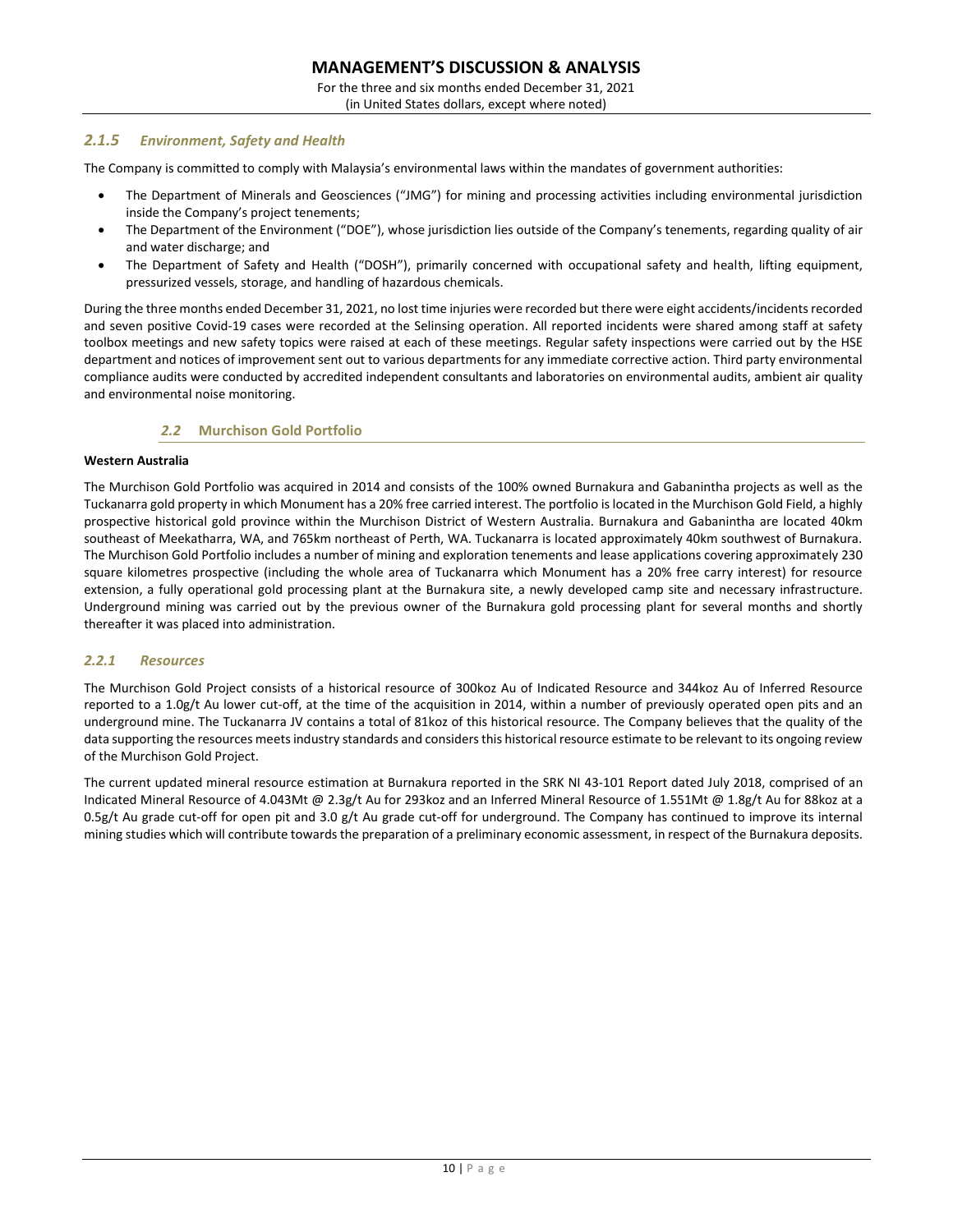For the three and six months ended December 31, 2021

(in United States dollars, except where noted)

# **Example, the structure of the interality structural targets beneath cover for potential minimization targets be new high quality structural targets be new high potential minimization to the interaction of the interaction Lower cut-off (Au g/t) Tonnes (Kt) Au (g/t) Gold (Koz)**  $Indicated$  0.5 1,030 2.1 68 Inferred 0.5 609 2.3 44  $Indicated$  0.5 2,141 1.6 107 Inferred 0.5 92 1.5 4  $\blacksquare$  Indicated  $\blacksquare$   $\blacksquare$   $\blacksquare$   $\blacksquare$   $\blacksquare$   $\blacksquare$   $\blacksquare$   $\blacksquare$   $\blacksquare$   $\blacksquare$   $\blacksquare$   $\blacksquare$   $\blacksquare$   $\blacksquare$   $\blacksquare$   $\blacksquare$   $\blacksquare$   $\blacksquare$   $\blacksquare$   $\blacksquare$   $\blacksquare$   $\blacksquare$   $\blacksquare$   $\blacksquare$   $\blacksquare$   $\blacksquare$   $\blacksquare$   $\blacksquare$   $\blacksquare$  Inferred 0.5 556 1.4 25  $Indicated$   $0.5$   $96$   $1.3$   $4$ Inferred 0.5 259 1.3 11 **TOTAL\* Indicated 0.5 3,267 1.7 179 Inferred 0.5 1,516 1.8 84** Indicated 3.0 776 4.6 114 Inferred 3.0 35 3.9 4 **Indicated 4,043 2.3 293 Inferred 1,551 1.8 88 GRAND-TOTAL** NOA7-8\*\* ANA **Updated Mineral Resources, Burnakura Gold Project (SRK, July 2018)** NOA1-6 Authaal Federal City

### **Figure 6: 2018 Mineral Resource estimate breakdown for Burnakura Project**

Notes:

(1) Small discrepancies may occur due to rounding.

(2) All Mineral Resources have been reported on a dry tonnage basis.

(3) SRK is unaware of any issues that materially affect the Mineral Resources in a detrimental sense.

(4) Mineral Resources that are not Mineral Reserves do not have demonstrated economic viability.

(5) Mineral Resources estimated by David Slater (Principal Consultant, SRK), QP.

(6) \*Open pit Resources (NOA1-6, ANA, Authaal, Federal City) are constrained in a Lerchs Grossman pit shell. \*\*Underground Resources (NOA7-8) are constrained to >3g/t Au and 200m vertical depth.

# *2.2.2 Development*

Development work at Murchison is aimed at identifying and testing both regional exploration targets away from known mineralization, and also extensions to existing resources, while continuing to assess early production opportunities.

A mine plan was completed by management and an independent review conducted by SRK during FY2021, with the recommendations received by the board in May 2021. The scope of the SRK review had been extended to cover geotechnics, hydrology, environmental compliance, in addition to resource modelling, mining optimization and scheduling, metallurgical recoveries. From this, it was decided to find further exploration targets and extend exploration.

The Company continues to ensure that the plant and other facilities are operationally ready through its care and maintenance program to ensure efficient commissioning in the future. Site accommodations and catering are fully functional in readiness for the Company's personnel and mining contractors when a restart is approved.

# *2.2.3 Exploration*

Monument's wholly-owned Burnakura and Gabanintha projects together cover 170km<sup>2</sup> of highly prospective gold-bearing Archean Greenstone terrane, and a significant standalone greenfield discovery would materially change the scope of the Murchison Gold Project. Alternatively, a number of smaller, shallow, satellite deposits within trucking distance of the Burnakura plant could also provide meaningful additions to the Company's existing resource base. Initial greenfield targets have been identified within the Company's tenements by Monument personnel and external consultants, based on geophysical, geological and structural interpretations, and some of these were tested in the Phase 1 drilling program completed in Q1 FY2022.

A 2 year exploration program began in Q1 FY2022 to explore for significant new resources to add to the current resource base: (1) testing some of the high priority regional targets through greenfield exploration of the current land package at Burnakura and Gabanintha and targeting the discovery of shallow stand alone or satellite gold deposits 'Phase 1'; and (2) testing down dip of high-grade mineralization and known resources, generally underneath existing pits 'Phase 2'.

# *Burnakura*

Monument commenced its Phase 1 AC and RC drill program on July 3, 2021 and completed it by August 21, 2021. This first phase of drilling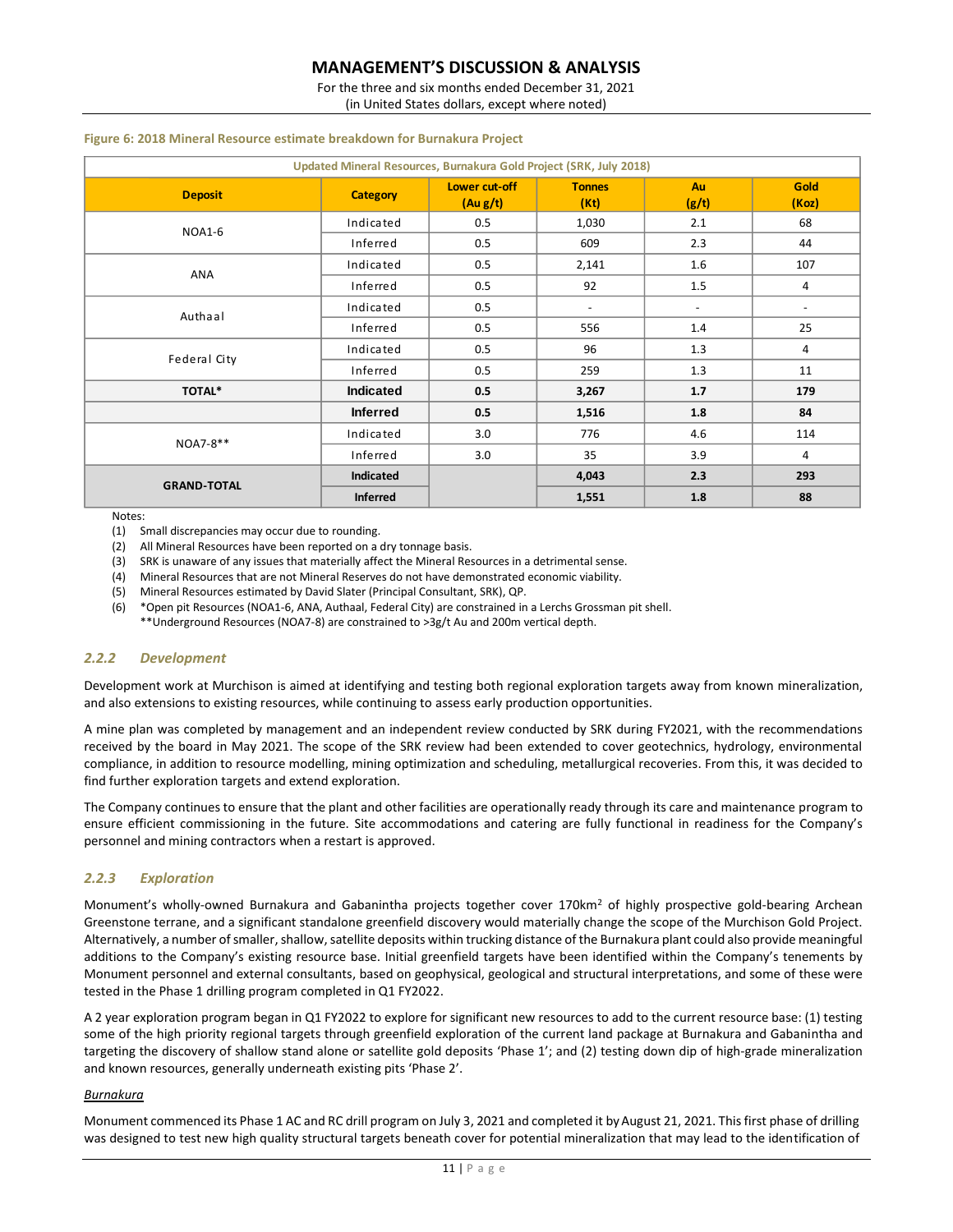For the three and six months ended December 31, 2021 (in United States dollars, except where noted)

shallow stand alone or satellite gold deposits to supplement the current resource base. In addition, the drilling tested the strike continuation at Munro Bore Extension, adjacent to the Munro Bore deposit (not owned by Monument).

A total of 46 RC holes for 3,465m were completed against a plan of 12 holes for 1,260m, comprised of 1,301m for the planned Munro Bore Extension and additional 2,164m for the FLC2 and FLC3 prospects that was originally planned for Phase 2, but was brought forward to take advantage of increased drill rig availability. The Munro Bore mineralized structure was able to be successfully delineated within Monument's tenement.

A total of 349 AC holes were completed for 10,484m at the Authaal East, Burnakura South and Junction targets against a plan of 430 AC holes for 16,680m at Munro Bore Extension, Banderol South and Junction. The targets were tested as planned except the eastern line of the Junction target, which was not drilled due to steep terrain. The depth to blade refusal was generally less than anticipated resulting in fewer metres drilled than originally planned. Drill holes were angled at 60 degrees and generally spaced at 25m with lines spaced at between 400m to 950m.

Samples from the Phase 1 drilling were sent to ALS Geochemistry in Perth for analysis and all results, including 1m re-assays of mineralized composites, have now been received by the Company.

Key highlights of the Phase 1 drilling program include confirmation of a 160m strike extension of the historical Munro Bore deposit (outside of Monument's tenements), and a new high-grade gold discovery at the Junction target (3m at 10.2 g/t Au including 1m at 27.3 g/t Au from 21BNAC213), where AC drilling intersected gold under transported cover in association with a significant shear zone and no known historical drilling or surface sampling.

The Phase 2 drill program, which consists of over 5,500m of combined RC and diamond drilling beneath open pits along the high-grade North of Alliance ("NOA") structure started on November 20, 2021. During the quarter a total of 2,918m in 12 RC holes was completed in the NOA1, NOA2, NOA78 and Alliance areas, with 1,406 samples sent for assay, and following a break over the Christmas period, drilling recommenced in January 2022, and is expected to be completed by the end of March 2022.

# *Gabanintha*

A full review of all historical maps and reports is planned to be completed for the Gabanintha project. An initial review indicated there is a substantial amount of information that needs to be collated before regional exploration programs can be designed. Additional pit mapping and a structural interpretation of the main Gabanintha pit area will also be completed to assist in drill hole targeting underneath the existing pits.

# *Tuckanarra*

Odyssey Gold Ltd and Monument are joint venture partners for the Tuckanarra Project development. ODY has control over exploration by 80% and Monument has 20% free carried interest.

# **3. OVERVIEW OF FINANCIAL PEFORMANCE**

# *3.1* SUMMARY

During the six months ended December 31, 2021, mill operations included processing Felda and Buffalo Reef super low-grade oxide ore, Selinsing leachable sulphide ore, Peranggih oxide materials, and old tailings through the Selinsing Gold Plant. Processing is currently in transition from oxide ore production to leachable sulphide ore production, and during this period the operational gross margin is expected to vary due to ore grade, recovery rates and volatile gold prices.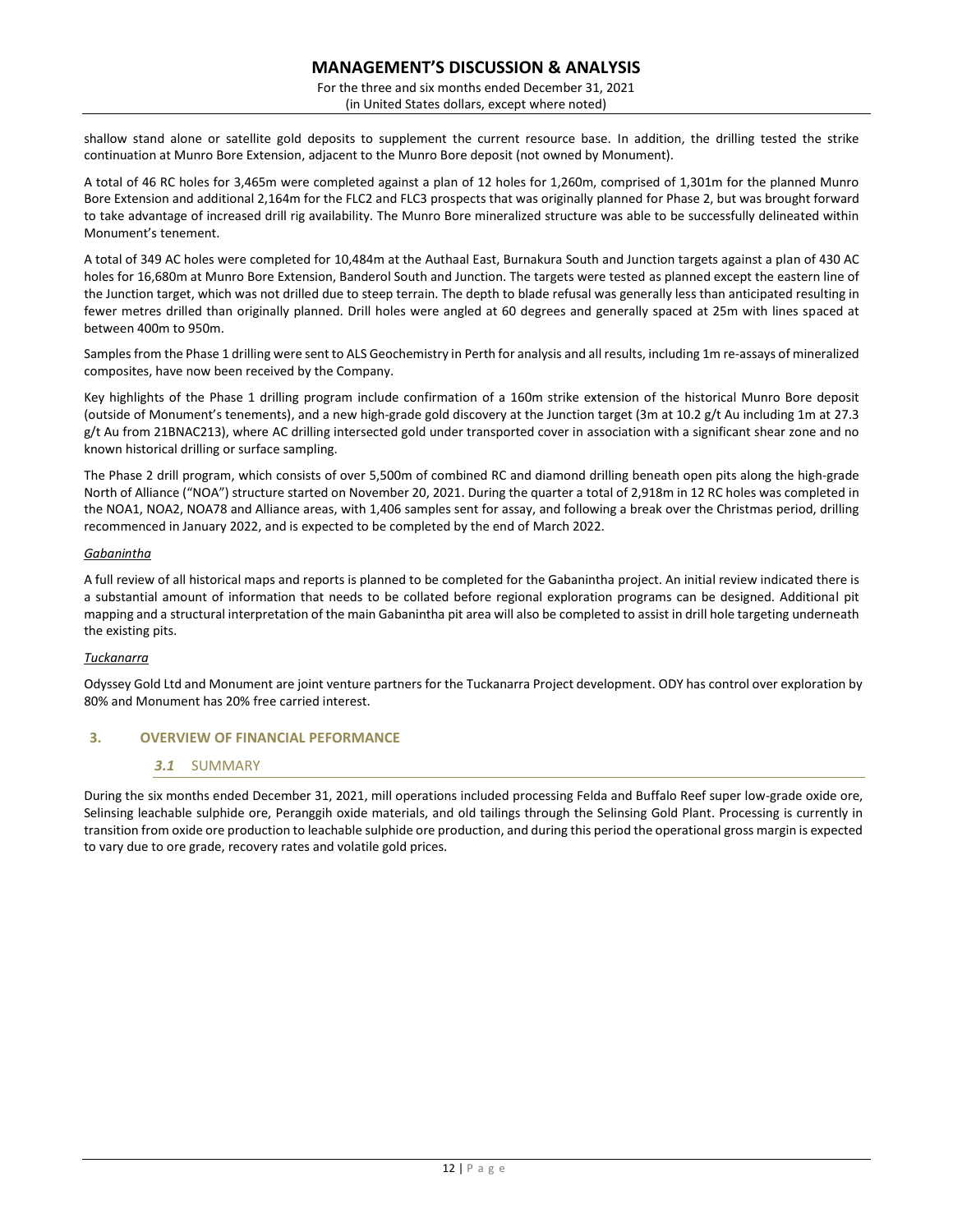For the three and six months ended December 31, 2021 (in United States dollars, except where noted)

### **Figure 8: Financial Highlights**

|                                                           |                | Fiscal 2020    |       | Fiscal 2021    |                |                | Fiscal 2022 |                |  |
|-----------------------------------------------------------|----------------|----------------|-------|----------------|----------------|----------------|-------------|----------------|--|
|                                                           | Q <sub>3</sub> | Q <sub>4</sub> | Q1    | Q <sub>2</sub> | Q <sub>3</sub> | Q <sub>4</sub> | Q1          | Q <sub>2</sub> |  |
|                                                           | \$             | \$             | \$    | \$             | \$             | \$             | \$          | \$             |  |
| Revenues (000's)                                          | 11,618         | 5,404          | 5,919 | 6,835          | 4,397          | 6,085          | 2,383       | 5,046          |  |
| Weighted average gold price                               |                |                |       |                |                |                |             |                |  |
| London Fix PM (per ounce)                                 | 1,609          | 1,688          | 1,907 | 1,890          | 1,837          | 1,811          | 1,809       | 1,827          |  |
| Monument realized (per ounce)                             | 1,602          | 1,684          | 1,909 | 1,889          | 1,830          | 1,807          | 1,809       | 1,828          |  |
|                                                           |                |                |       |                |                |                |             |                |  |
| Net earnings (loss) before other items and tax<br>(000's) | 2,303          | 704            | 1,943 | 1,159          | (396)          | (1,009)        | (755)       | (2, 124)       |  |
| Earnings per share before other items and tax:            |                |                |       |                |                |                |             |                |  |
| - Basic                                                   | 0.01           | 0.00           | 0.01  | 0.00           | (0.00)         | (0.00)         | (0.00)      | (0.01)         |  |
| - Diluted                                                 | 0.01           | 0.00           | 0.01  | 0.00           | (0.00)         | (0.00)         | (0.00)      | (0.01)         |  |
|                                                           |                |                |       |                |                |                |             |                |  |
| Net earnings (loss) after other items and tax<br>(000's)  | 1,866          | (1, 273)       | 138   | (649)          | (96, 104)      | (2,702)        | (1, 267)    | (2,502)        |  |
| Earnings (loss) per share:                                |                |                |       |                |                |                |             |                |  |
| - Basic                                                   | 0.01           | (0.00)         | 0.00  | (0.00)         | (0.30)         | (0.01)         | (0.00)      | (0.01)         |  |
| - Diluted                                                 | 0.01           | (0.00)         | 0.00  | (0.00)         | (0.30)         | (0.01)         | (0.00)      | (0.01)         |  |

The quarterly financial results of the Company are outlined for the past eight quarters in Figure 8 above. The overall financial results of the Company reflect its income from gold mining operations, on-going corporate business development, administrative costs and other income or expenses such as foreign currency exchange gains or losses.

For the quarter ended December 31, 2021, net loss was \$2.50 million, or (\$0.01) loss per share (basic) compared to net loss of \$0.65 million or (\$0.00) loss per share (basic) of Q2, FY2021.

The change in net loss was attributable to the following factors:

- A decrease in income from mining operations due to less ore mined and processed and the impact of heavy rain, a lower average grade and higher stripping ratio
- A large increase in depreciation and amortization expenses due to higher stripping costs from significantly higher stripping ratio Partially offset by:
	- A decrease in interest expenses
	- A decrease in foreign exchange loss
	- A decrease in corporate expenses
	- An increase in deferred income tax recoveries and decrease in current income tax expenses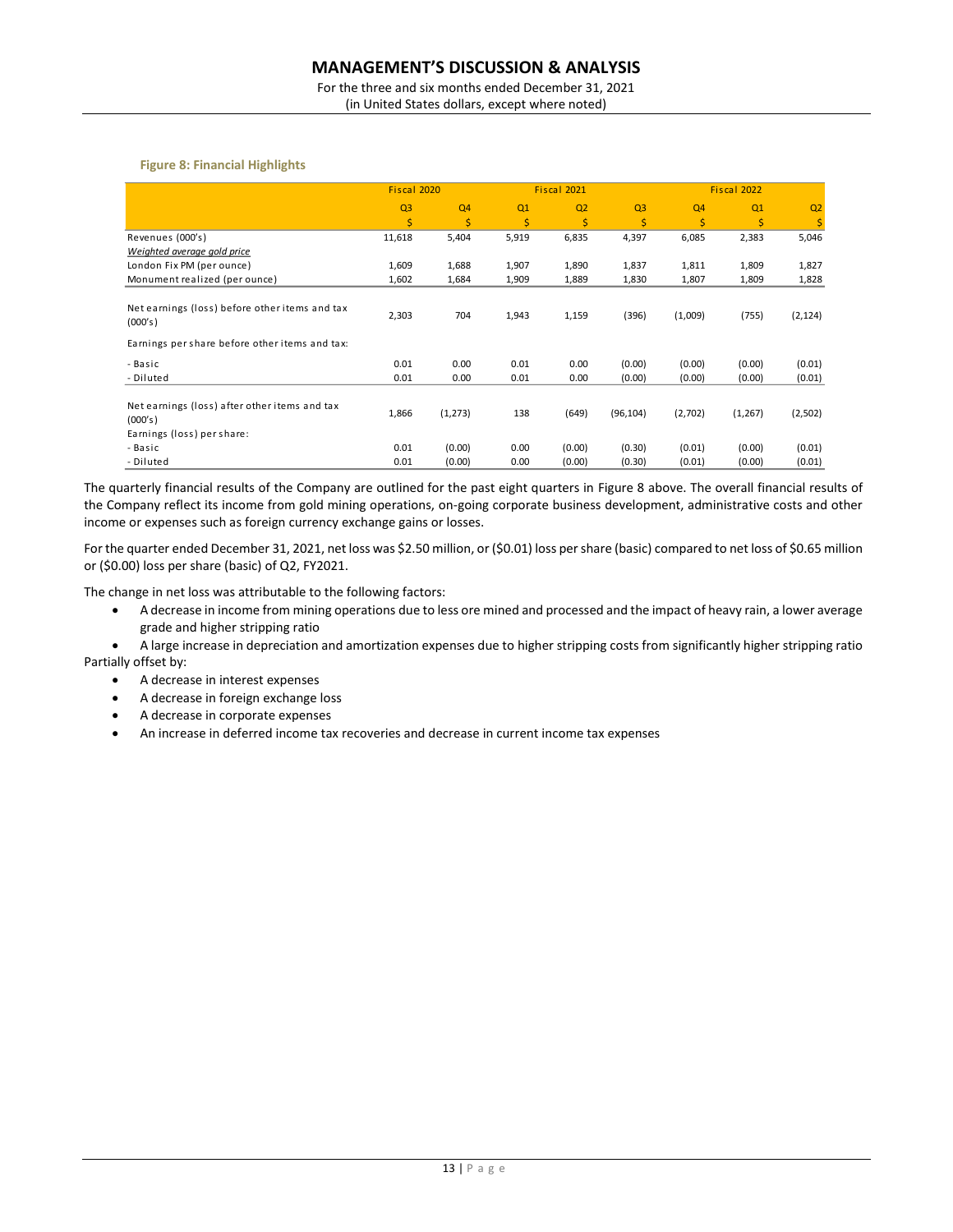For the three and six months ended December 31, 2021 (in United States dollars, except where noted)

# *3.2* **Operating Results: Sales and Production Costs**

### **Three months ended December 31, 2021**

For the three months ended December 31, 2021, mining operations before non-cash amortization and depreciation generated a negative gross margin of \$0.15 million, a decrease of 106% from gross margin of \$2.69 million in the same quarter of last year.

After deducting non-cash depletion and accretion of \$1.61 million (Q2, FY2021: \$0.92 million) and operation expenses of nil (Q2, FY2021: \$0.15 million), loss from mining operations was \$1.78 million in the quarter as compared to income of \$1.62 million in the same quarter of last year.

Gold recovery decreased by 42% to 1,481oz (Q2, FY2021: 2,560oz) due to a lower ore grade of 0.56 g/t, partially offset by a higher recovery rate of 63.2% (Q2, FY2021: 0.89 g/t and 58.4%), and a decrease in ore processed (129,000 tonnes as compared to 152,836 tonnes for Q2, FY2021).





# **Sales**

Gold sales generated revenue of \$5.05 million as compared to \$6.84 million of last year.

Gold sales revenue was derived from the sale of 2,150oz (Q2, FY2021: 3,050oz) of gold at an average realized gold price of \$1,828 per ounce (Q2, FY2021: \$1,889 per ounce) excluding gold prepaid delivery. There were 723oz gold sales from gold prepaid in this quarter at an average gold prepaid sale price of \$1,545 per ounce (Q2, FY2021: 704oz at \$1,525 per ounce gold prepaid delivery and 19oz equivalent of gold loan repayment settled by gold prepaid delivery).



### **Figure 11: Cash production costs by quarter**



#### **Production Costs**

Total production costs were \$5.20 million in Q2, FY2022 as compared to \$4.14 million in the second quarter of last year. Cash cost per ounce increased by 64% to \$1,810/oz from \$1,103/oz last year. The overall increase was attributable to a 73% increase in total material moved (1,856,184 tonnes compared to 1,075,936 tonnes in Q2, FY2021) and a 37% drop in feed grade from 0.89g/t Au to 0.56g/t Au, heavy rain especially in December 2021, only partially offset by an increase in recovery to 63.2% (Q2, FY2021: 58.4%).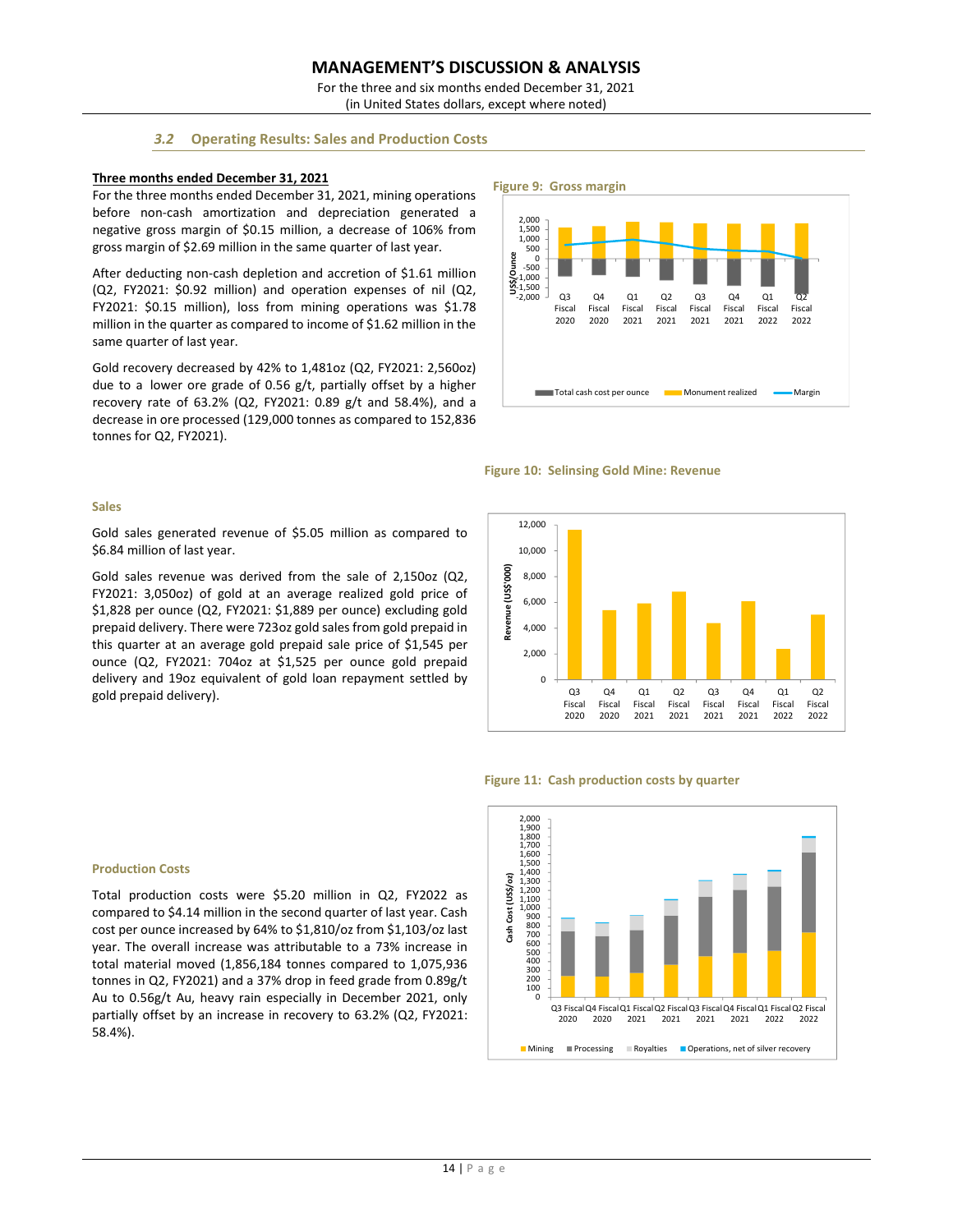For the three and six months ended December 31, 2021 (in United States dollars, except where noted)

# **Figure 12: Production costs**

|                                    | Three months ended |              |              | Six months ended |  |  |
|------------------------------------|--------------------|--------------|--------------|------------------|--|--|
|                                    | December 31,       | December 31, | December 31, | December 31,     |  |  |
|                                    | 2021               | 2020         | 2021         | 2020             |  |  |
| Production cost breakdown ('000s)  | \$                 |              |              | \$               |  |  |
| Mining                             | 2,091              | 1,371        | 2,834        | 2,221            |  |  |
| Processing                         | 2,577              | 2,073        | 3,601        | 3,565            |  |  |
| Royalties                          | 470                | 645          | 709          | 1,149            |  |  |
| Operations, net of silver recovery | 61                 | 52           | 90           | 66               |  |  |
| <b>Total production costs</b>      | 5,199              | 4,141        | 7,234        | 7,001            |  |  |

### **Mining**

For the three months ended December 31, 2021 total mining cash costs were \$2.09 million as compared to \$1.37 million for last year. The increase was mainly due to (1) significantly more waste was removed; and (2) higher maintenance, repair and dewatering costs due to heavy rain and flood damage, especially in December 2021. Mining production included: 85,209t of ore (three months ended December 31, 2020: 112,073t) at an average of 0.54 g/t as compared to 0.93 g/t in the same period of last year. As a result, contained gold was significantly lower at 1,478oz as compared to 3,242oz for last year; and 1,770,975t of waste (three months ended December 31, 2020: 963,863t). Waste mined for the three months ended December 31, 2021 included 980,338t of operating waste, 276,430t of waste cutback at Selinsing and Buffalo Reef, and 514,207t of waste fill related to the TSF upgrade, as compared to 828,637t of operating waste, 130,897t of waste cutback at Selinsing and Felda and 4,329t of waste removed for the TSF upgrade for the second quarter of last year. Based on high stripping ratio at Peranggih to access oxide materials and capital waste for TSF, the stripping ratio increased to 20.78 for the three months ended December 31, 2021, as compared to 8.60 last year. The cost of waste fill related to TSF upgrade is capital in nature and is excluded in mining operating costs. December 31,<br>
Production cost breakdown ('000s)<br>
Solution<br>
Mining<br>
Processing<br>
Processing<br>
Deprations, net of silver recovery<br>
51<br>
Deprations, net of silver recovery<br>
51<br>
Deprations, net of silver recovery<br>
51<br>
Total produ

### Processing

For the three months ended December 31, 2021, total processing cash costs were \$2.58 million as compared to \$2.07 million last year. The increase was primarily due to higher repair and maintenance costs related to crushers and ball mills and mill stoppage due to a shortage of ore for crushing due to heavy rain as well as process, mechanical and electrical downtime. Total ore processed decreased by 16% to 129,000t from 152,836t of the second quarter last year. Mill feed for the three months ended December 31, 2021 comprised of nil oxide ore from Selinsing and 6,752t from Buffalo Reef and Felda (three months ended December 31, 2020: 10,375t at a recovery of 49.6% vs 16,190t at a recovery of 43.0%) and 45,005t at a recovery of 40% leachable sulphide ore from Selinsing (52,156t at a recovery of 44.2% in Q2, FY2021). In addition, 43,499t of materials from Peranggih were processed at a recovery of 75.3% (three months ended December 31, 2020: 42,511t at 76.1% recovery) and 33,745t of ore processed from Old Tailings at 74.7% recovery (three months ended December 31, 2020: 31,605t at 76.6% recovery). The contained gold in the mill feed were significantly reduced in Q2, FY2022: mill feed grade from 0.89g/t to 0.56g/t; but the recoveries increased from 58.4% in Q2, FY2021 to 63.2% in Q2, FY2022.

### Royalties

For the three months ended December 31, 2021, total royalty cost decreased 27% to \$0.47 million as compared to \$0.65 million for last year, due to decreased production of gold and a lower gold price. Royalties paid are affected by average gold spot prices and the amount of gold produced and sold in the period.

### **Operation expenses**

Since the beginning of the Covid-19 pandemic, there have been a number of operational suspensions at Selinsing in compliance with orders issued by the Malaysian government, and in the corresponding quarter of the previous year (i.e. three month period ended December 31, 2020), the milling capacity was reduced intermittently due to ongoing ore shortages caused by an 8 week mining ban in March to May 2020, and temporary explosives shortages. The costs of maintaining the idle capacity of \$0.15 million in Q2, FY2021 were expensed against the operations account.

There were no equivalent costs incurred during three months ended December 31, 2021.

### **Non-cash Costs**

For the three months ended December 31, 2021, non-cash production expenses amounted to \$1.63 million (three months ended December 31, 2020: \$0.92 million). This included depreciation and amortization of \$1.59 million (three months ended December 31, 2020: \$0.89 million) and accretion of asset retirement obligations of \$0.04 million (three months ended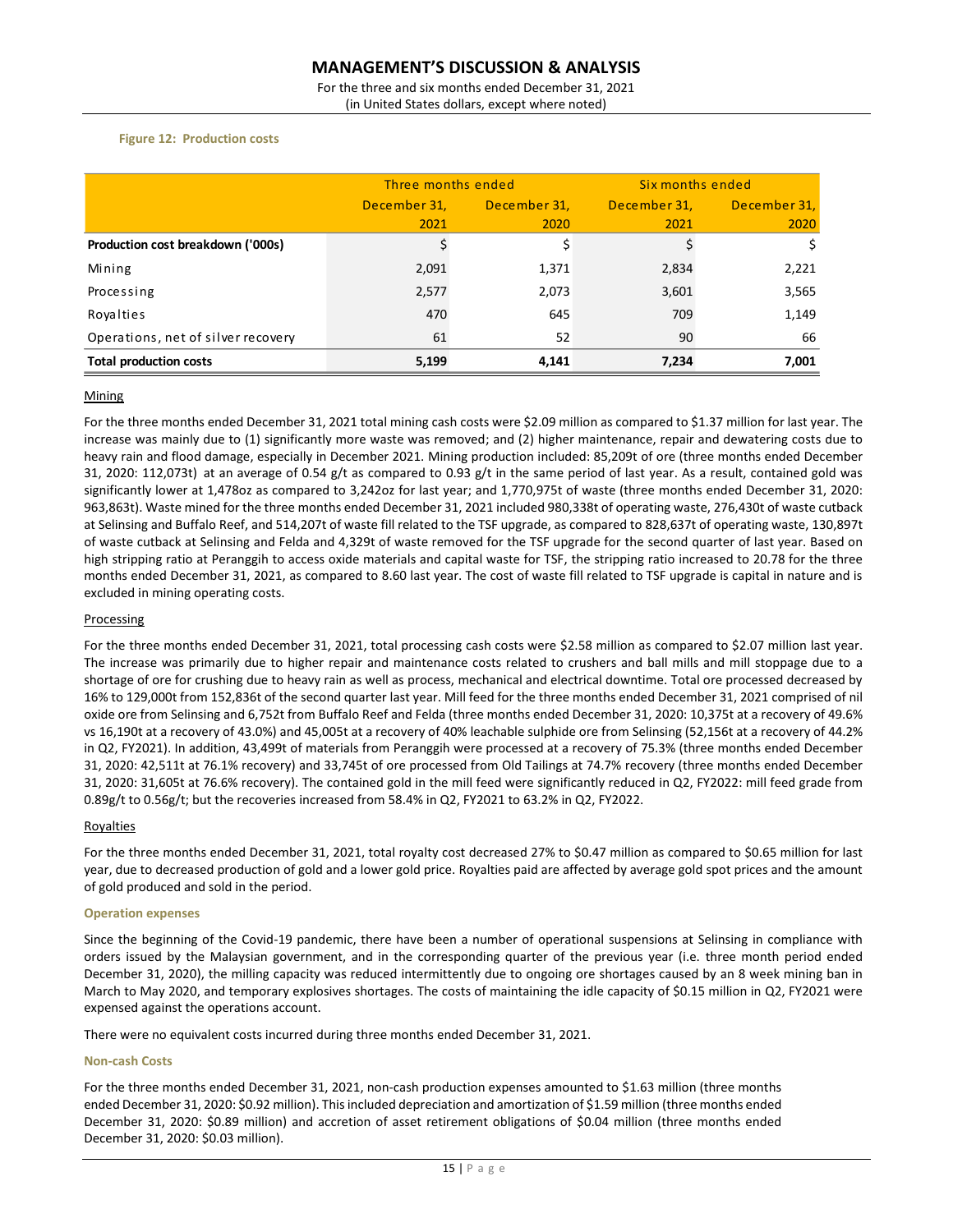For the three and six months ended December 31, 2021 (in United States dollars, except where noted)

# **Six months ended December 31, 2021**

For the six months ended December 31, 2021, mining operations before non-cash amortization and depreciation generated a gross margin of \$0.20 million, a decrease of 97% from \$5.75 million in the same period of last year. After deducting non-cash depletion and accretion of \$2.25 million (six months ended December 31, 2021: \$1.68 million) and operation expenses of \$0.05 million (six months ended December 31, 2021: \$0.18 million), loss from mining operations was \$2.11 million as compared to an income of \$3.89 million in the same period last year.

Gold recovery decreased by 45% for the six months ended December 31, 2021 to 3,258oz (six months ended December 31, 2020: 5,903oz) due to a reduction in ore processed of 285,611t for the six months ended December 31, 2021 as compared to 319,268t for the six months ended December 31, 2020 and a lower feed grade of 0.55g/t Au (six months ended December 31, 2020: 0.94g/t Au), partially offset by a higher recovery of 64.2% (six months ended December 31, 2020: 61.3%). Total cash cost per ounce sold increased to \$1,683/oz for the six months ended December 31, 2021 from \$1,021/oz of the same period last year due to increases in mining and processing costs caused by harder, low-grade leachable sulphide material as well as higher repair and maintenance costs, an increase in costsrelated to pit dewatering, road clearing, slope repair and trimming, and pond desilting work, especially after the heavy rain, and additional costs to haul Peranggih ore from longer distance.

#### **Sales**

Gold sales generated revenue of \$7.43 million for the six months ended December 31, 2021 as compared to \$12.75 million of the same period last year. Gold sales revenue was derived from the sale of 4,296oz (six months ended December 31, 2020: 6,854oz) of gold at an average realized gold price of \$1,823 per ounce (six months ended December 31, 2020: \$1,899 per ounce). There was 1,446oz gold prepaid delivery for the six months ended December 31, 2021 (six months ended December 31, 2020: 704oz) at an average gold prepaid sale price of \$1,545 per ounce (six months ended December 31, 2020: \$1,525 per ounce).

### **Production Costs**

Total production costs for the six months ended December 31, 2021 were \$7.23 million as compared to \$7.00 million of the same period last year. The increase was due to higher mining costs related to more waste mined and repair, high clearing and dewatering costs due to heavy rain and higher processing costs related to repair and maintenance of the crushers and ball mills.

Cash cost per ounce increased by 65% to \$1,683/oz during the six months ended December 31, 2021 as compared to \$1,021/oz of the same period last year. The increase was attributable to the harder leachable sulphide materials with lower grade being processed which led to increases in mining and processing costs and increase in repairs and maintenance costs.

Mill feed head grade was 0.55g/t Au for the six months ended December 31, 2021 which was comparable to 0.94g/t Au of the same period last year.

### **Mining**

Mining activities continued to focus on Buffalo Reef C2, Felda Block 7 as well as the Selinsing Pit 4 south west cutback where mining began in December 2019, and also Peranggih. During the six months ended December 31, 2021, several open pits supplied ore to the Selinsing Plant – Selinsing Pit 4/5/6 (transition), BRC2 (oxide) in Buffalo Reef, Felda Block 7, and Peranggih (oxide). The Selinsing transition ore feed to the CIL plant is continually being evaluated based on ongoing lead nitrate leaching tests.

For the six months ended December 31, 2021, cash cost per ounce of mining operations increased by 104% to \$660/oz from \$323/oz of last year, mainly due to increased tonnage of operating waste mined and lower ore grade. Additional mining costs were incurred for repairing, maintenance, clearing and dewatering of pits due to heavy rain in the monsoon season. The mining of harder leachable sulphide ore materials in transition zones for mill feed to supplement current processing also contributed to the increased cost. Mining production included 160,181t of ore (six months ended December 31, 2020: 193,649t) and 3,713,309t of waste (six months ended December 31, 2020: 2,022,019t). Waste mined for the six months ended December 31, 2021 included 1,849,124t of operating waste, 550,603t of waste cutback at Selinsing and 1,313,582t of waste fill related to the TSF upgrade, as compared to 1,791,589t of operating waste, 177,830t of waste cutback at Selinsing and 52,600t of waste removed for the TSF upgrade for the same period last year. Based on the current fiscal year's mining sequence, the stripping ratio increased to 23.18 for the six months ended December 31, 2021 as compared to 10.44 of the same period last year. The cost of waste fill related to TSF upgrade is capital in nature and is not included in mining operating costs. Cost per tonne mined decreased by 22% from \$1.82/t to \$1.42/t.

### Processing

For the six months ended December 31, 2021 total processing cash costs were \$3.60 million as compared to \$3.56 million of the same period last year. Processing cost per tonne was \$12.76/t for the six months ended December 31, 2021; a 5% decrease from \$13.38/t of the same period last year. The decrease was primarily due to operating the ball mills for less running hours but at a considerably higher processing rate resulting in less consumables and lower power costs. Total ore processed decreased by 11% to 285,611t from 319,268t of the same period last year. Mill feed for the six months ended December 31, 2021 comprised of 88,694t super low-grade oxide, 16,850t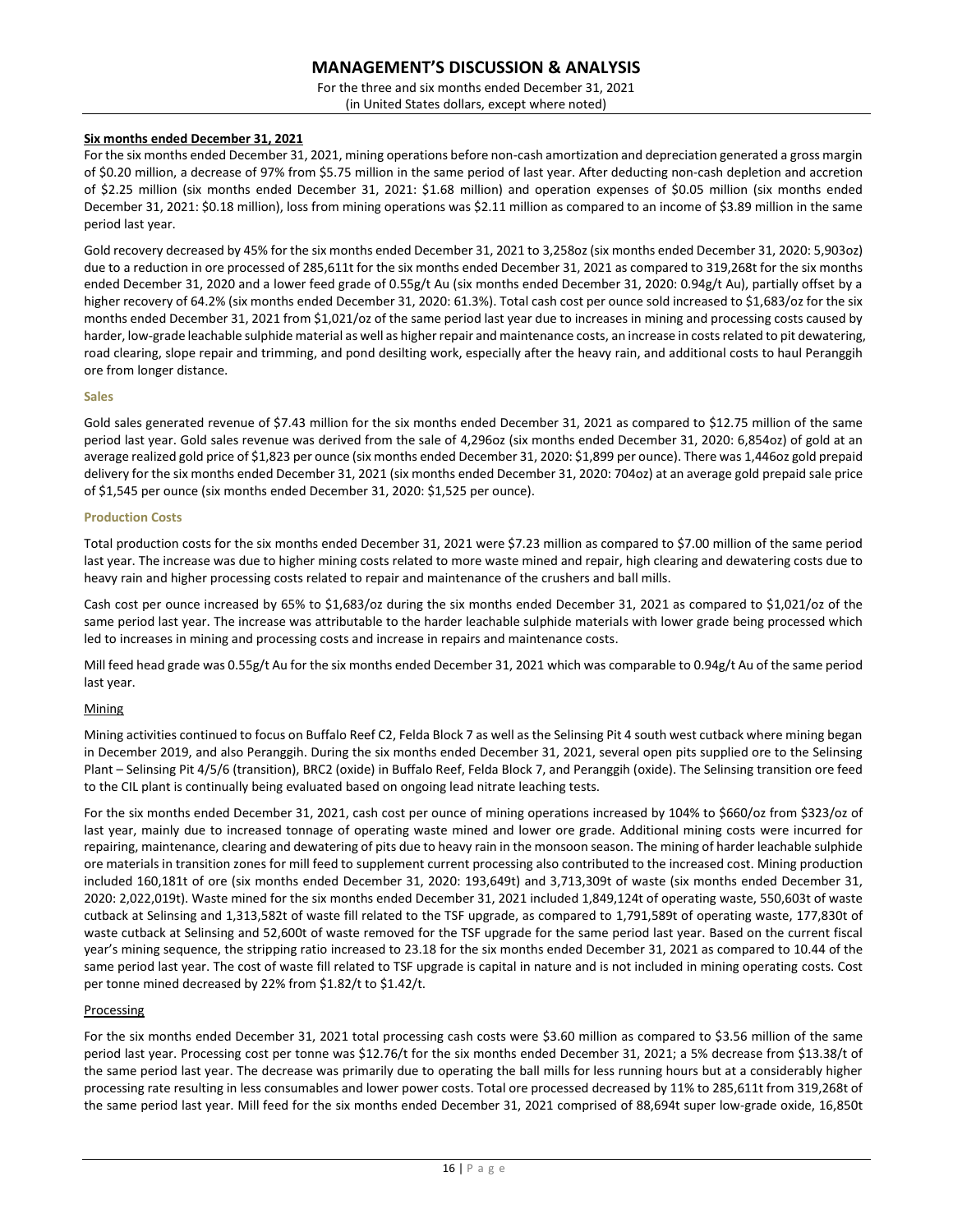For the three and six months ended December 31, 2021 (in United States dollars, except where noted)

oxide, 79,499t old tailings and 98,333t leachable sulphide as compared to those of the same period last year of 63,696t super low-grade oxide, 75,300t oxide, 82,268t old tailings and 86,945t leachable sulphide.

### Royalties

For the six months ended December 31, 2021 total royalties decreased 38% to \$0.71 million as compared to \$1.15 million of last year, due to decreased production of gold and a lower average gold price. Royalties paid are affected by average gold spot prices and the amount of gold produced and sold in the period.

### **Operation expenses**

During the Covid-19 pandemic, Selinsing gold production was suspended from March 18, 2020 to May 12, 2020 in compliance with the Movement Control Order ("MCO") issued by the Malaysian government.

For the six month period ended December 31, 2021, the milling capacity was reduced by running the primary mill or secondary mill alone in response to a shortage of ore. Mining production was interrupted for 8 weeks due to a mining ban in March to May 2020, and a temporary explosives shortage in Malaysia in quarter one of fiscal 2021 further reduced ore supplies to the mill. The costs of maintaining the idled capacity of \$0.05 million were expensed against the operations account for the six months ended December 31, 2020.

### **Non-cash Costs**

For the six months ended December 31, 2021, non-cash production expenses amounted to \$2.25 million (six months ended December 31, 2020: \$1.68 million). Included therein are depreciation and amortization of \$2.18 million (six months ended December 31, 2020: \$1.61 million) and accretion of asset retirement obligations of \$0.07 million (six months ended December 31, 2020: \$0.07 million).

# *3.3* **Corporate General and Administrative**

# **Figure 13: Corporate Costs (000's)**

|                                  | Three months ended |     | Six months ended                                                        |     |  |
|----------------------------------|--------------------|-----|-------------------------------------------------------------------------|-----|--|
|                                  |                    |     | December 31, 2021 December 31, 2020 December 31, 2021 December 31, 2020 |     |  |
|                                  |                    |     |                                                                         |     |  |
| General and administration       | 174                | 275 | 433                                                                     | 453 |  |
| Stock-based compensation         |                    |     | 10                                                                      |     |  |
| Legal, accounting and audit      | 58                 | 93  | 115                                                                     | 189 |  |
| Consulting fees                  | 56                 |     | 87                                                                      |     |  |
| Shareholder communications       | 32                 | 20  | 61                                                                      | 48  |  |
| Travel                           |                    | 0   |                                                                         | 2   |  |
| Regulatory compliance and filing |                    | 61  | 43                                                                      | 74  |  |
| Amortization                     | 12                 | 11  | 23                                                                      | 22  |  |
| <b>Total Corporate Costs</b>     | 346                | 460 | 773                                                                     | 788 |  |

Corporate expenses for the three months ended December 31, 2021 were \$0.35 million (three months ended December 31, 2020: \$0.46 million), \$0.11 million lower than last year, mainly attributable to a decrease in salaries and wages and consulting fees during the quarter.

Corporate expenditures for the six months ended December 31, 2021 were \$0.77 million (six months ended December 31, 2020: \$0.79 million).

# *3.4* **Other (Loss) Income**

For the three months ended December 31, 2021, interest expense was \$0.07 million, about \$0.23 million less than the interest expense from gold prepaid sale and office lease in the same period of last year.

Foreign currency exchange loss was \$0.50 million or \$0.35 million less than that in the same period of last year.

For the six months ended December 31, 2021, interest expense was \$0.20 million, about \$0.52 million less than the interest expense from gold prepaid sale and office lease in the same period of last year.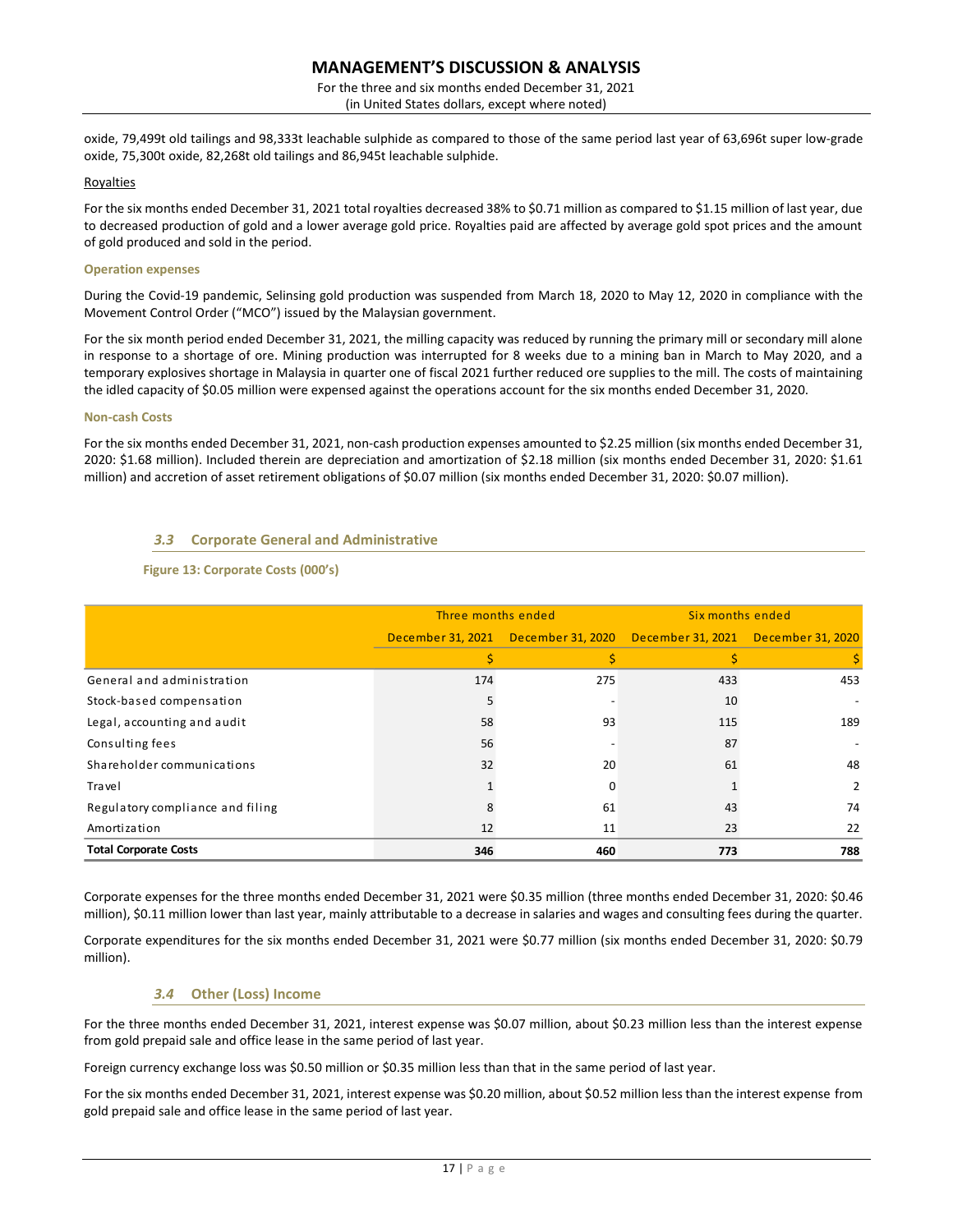For the three and six months ended December 31, 2021

(in United States dollars, except where noted)

### *3.5* **Income Taxes**

Income tax recovery for the three months ended December 31, 2021 was \$0.19 million (three months ended December 31, 2020: tax expense \$0.55 million) comprising a current tax expense of \$0.27 million (three months ended December 31, 2020: \$0.55 million) and deferred tax recovery of \$0.46 million (three months ended December 31, 2020: \$0.00 million).

Income tax expense for the six months ended December 31, 2021 was \$0.03 million (six months ended December 31, 2020: \$1.27 million) comprising of current tax expense of \$0.28 million (six months ended December 31, 2020: \$0.94 million) and deferred tax recovery of \$0.25 million (six months ended December 31, 2020: \$0.33 million).

# **4. LIQUIDITY AND FINANCIAL CONDITION**

The Company's principal cash requirements are working capital used for business development, general administration, property maintenance and development, construction of gold treatment plant expansions, production operations at Selinsing and exploration. The Company's cash and cash equivalents as of December 31, 2021 was \$27.80 million a decrease of \$10.83 million from June 30, 2021. The Company's cash and cash equivalents primarily comprised of cash held with reputable financial institutions and are invested in cash accounts. The funds are not exposed to liquidity risk and there are no restrictions on the ability of the Company to use these funds to meet its obligations. The Company's restricted cash of \$0.32 million (December 31, 2020: \$0.31 million) represented issued letters of credit and fixed deposits as guarantees for utilities, custom duties, and certain equipment.

The Company's cash flows from operating, financing, and investing activities during the three and six months ended December 31, 2021 are summarized as follows:

|  |  | Figure 14: Cash Flows from Operating, Investing and Financing Activities |  |  |
|--|--|--------------------------------------------------------------------------|--|--|
|  |  |                                                                          |  |  |

| In US' 000s                                               |              | Three months ended | Six months ended |              |  |
|-----------------------------------------------------------|--------------|--------------------|------------------|--------------|--|
|                                                           | December 31. | December 31,       | December 31,     | December 31, |  |
|                                                           | 2021         | 2020               | 2021             | 2020         |  |
|                                                           | \$           | \$                 | \$               | \$           |  |
| Cash provided from (used in) operating activities         | (4,023)      | 796                | (4,000)          | 1,543        |  |
|                                                           |              |                    |                  |              |  |
| <b>Financing activities</b>                               |              |                    |                  |              |  |
| Payment of finance lease obligations                      | (11)         | (12)               | (19)             | (19)         |  |
| Cash provided from (used in) financing activities         | (11)         | 6                  | (19)             | (1)          |  |
| <b>Investing activities</b>                               |              |                    |                  |              |  |
| Selinsing Gold Portfolio                                  | (2,913)      | (1,364)            | (5,505)          | (1,754)      |  |
| Murchison Gold Portfolio                                  | (824)        | (250)              | (1,301)          | (508)        |  |
| Mengapur Project                                          |              | (78)               |                  | (110)        |  |
| Deposit received for Mengapur project sale                |              |                    |                  | 3,750        |  |
| Proceeds from sale of 80% interests in Tuckanarra project |              | 1,522              |                  | 1,522        |  |
| Cash provided from (used in) investing activities         | (3,738)      | (170)              | (6,807)          | 2,900        |  |
|                                                           |              |                    |                  |              |  |
| Increase (decrease) in cash and cash equivalents          | (7, 772)     | 632                | (10, 826)        | 4,442        |  |
| Cash and cash equivalents at the beginning of the period  | 35,569       | 13,935             | 38,623           | 10,125       |  |
| Cash and cash equivalents at the end of the period        | 27,797       | 14,567             | 27,797           | 14,567       |  |
| Cash and cash equivalents consist of:                     |              |                    |                  |              |  |
| Cash                                                      | 27,480       | 10,378             | 27,480           | 10,378       |  |
| Restricted cash                                           | 317          | 4,189              | 317              | 4,189        |  |
|                                                           | 27,797       | 14,567             | 27,797           | 14,567       |  |

### Cash (used in) generated by operating activities

For the three months ended December 31, 2021, the Selinsing Gold Mine used net cash in operating activities of \$4.02 million, a decrease of \$4.82 million as compared to a cash generation of \$0.80 million in the same quarter of the previous year. Net cash used in investing activities for the three months ended December 31, 2021 amounted to \$3.74 million (three months ended December 31, 2020: net cash used \$0.17 million). Cash and cash equivalents decreased by \$7.77 million as compared to an increase of \$0.63 million in the same quarter of prior year.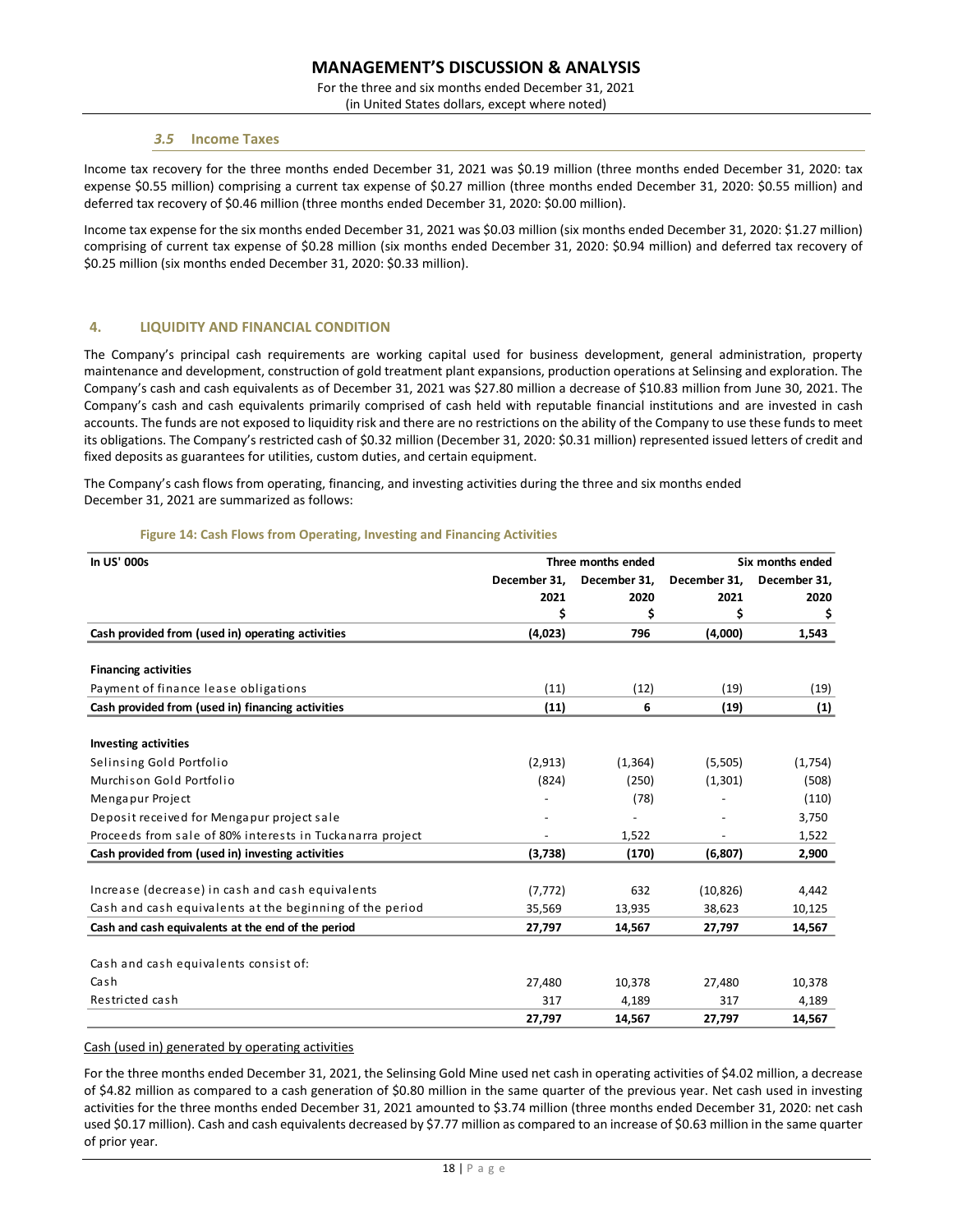For the three and six months ended December 31, 2021 (in United States dollars, except where noted)

For the six months ended December 31, 2021, the Selinsing Gold Mine used net cash in operating activities of \$4.00 million, a decrease of \$5.54 million as compared to a cash generation of \$1.54 million in the same quarter of prior year.

### Cash (used in) generated by investing activities

For the three months ended December 31, 2021, cash used in investing activities represented \$2.91 million invested in Selinsing for sulphide project development (including phase 1 of the Flotation Plant construction), tailings storage facility upgrades and cutbacks, river diversion, and stripping activities (three months ended December 31, 2020: \$1.36 million), while \$0.82 million was invested in Murchison exploration and evaluation projects.

Net cash used in investing activities for the six months ended December 31, 2021 amounted to \$6.81 million (six months ended December 31, 2020: net cash provided of \$2.90 million). Cash and cash equivalents decreased by \$10.83 million as compared to an increase of \$4.44 million in the same quarter of the previous year.

### **Liquidity**

Currents assets on December 31, 2021 were \$43.17 million (June 30, 2021: \$54.52 million). The decrease of \$11.35 million was primarily due to a decrease in cash and cash equivalents of \$10.83 million and \$1.27 million lower inventory, partially offset by \$0.92 million higher in accounts and other receivables.

Total assets on December 31, 2021 were \$136.41 million (June 30, 2021: \$141.78 million). The decrease of \$5.37 million was due to the decrease in current assets described above, offset by an increase of \$2.27 million in the property, plant and equipment primarily related to the Selinsing flotation plant and an increase in \$3.72 million increase in mine development for Selinsing flotation plant project and exploration and evaluation expenditure at Peranggih and the Murchison project.

Current liabilities on December 31, 2021 were \$4.56 million (June 30, 2021: \$5.98 million). The decrease of \$1.42 million was primarily due to a decrease in deferred revenue of \$2.04 million for gold prepaid delivery in three months and a decrease of \$0.43 million in income tax payable partially offset by increase in accounts payable of \$1.07 million.

Total liabilities on December 31, 2021 were \$13.27 million (June 30, 2021: \$14.90 million). The decrease of \$1.63 million was primarily due to a decrease in deferred revenue of \$2.04 million.

On December 31, 2021, current assets exceeded current liabilities by \$38.61 million (June 30, 2021: \$48.54 million) demonstrating a strong net working capital position. The Company believes that this is sufficient to provide funding for shorter term items such as general administration, property care and maintenance, planned exploration, and day-to-day production at Selinsing as well as funding the Phase 1 of the Sulphide project that is currently underway.

With respect to longer term capital expenditure funding requirements to ensure Company's long term growth, the Company considers the cash flow generated from its operations as its primary sources, complimented by the equity market when necessary as a source of funding for major capital projects. Another possible source of capital could be proceeds from the sale of non-core assets. These capital sources will enable the Company to maintain an appropriate overall liquidity position.

# **5. CAPITAL RESOURCES**

### Capital Resources

The Company's objectives when managing capital are to safeguard its ability to continue as a going concern in order to develop and operate its current projects and pursue strategic growth initiatives; and maintain a flexible capital structure which lowers its cost of capital.

The Company's capital resources as of December 31, 2021 included cash and cash equivalents. The Company's primary sources of funding are cash flow generated from the sale of gold, debt and equity financing as well as other financial arrangements that can be reasonably considered and available to provide financial resources to the Company. Those arrangements include a \$7.00 million gold prepaid sale with Concept Capital Management.

The Company continues to assess the viability of a re-start of production at Burnakura, which could potentially provide the Company with a second source of cash flow from the Australian operations.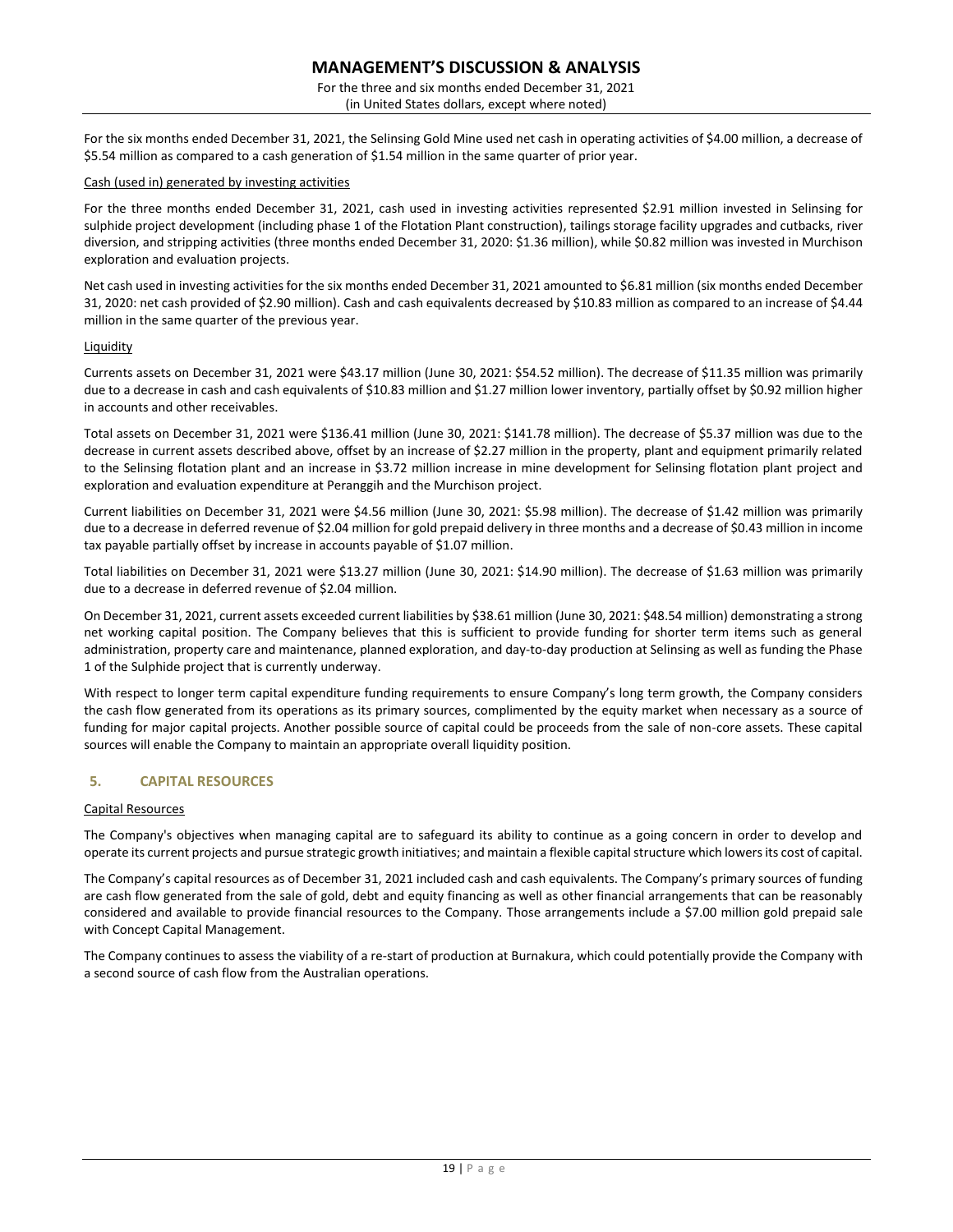For the three and six months ended December 31, 2021 (in United States dollars, except where noted)

 **Figure 15: Commitments and Contingencies (000's)**

|                              | 2022  | 2023                     | 2024 | 2025 | 2026 | <b>Total</b> |
|------------------------------|-------|--------------------------|------|------|------|--------------|
|                              | ¢     |                          |      | Ś    |      |              |
| Lease commitments            | 12    |                          |      |      | ۰    | 12           |
| Mineral property obligations | 65    | 476                      | 587  | 446  | 592  | 2,166        |
| Purchase commitments         |       |                          |      |      |      |              |
| Mine Operations              | 1,300 |                          | 4    | 4    | 4    | 1,319        |
| Flotation Construction       | 717   | $\overline{\phantom{a}}$ |      | ۰    | ۰    | 717          |
| <b>Total</b>                 | 2,094 | 483                      | 591  | 450  | 596  | 4,214        |

Lease commitments relate to future contractually obligated payments of a long-term office lease recognized as a right-of-use asset. Mineral property obligations include exploration expenditures and levies mandated by relevant government authorities to keep tenements in good standing. Purchase commitments are mainly related to flotation plant construction and operations carried out in Malaysia and care and maintenance in Western Australia.

# **6. OFF BALANCE SHEET ARRANGEMENTS**

None.

.

# **7. TRANSACTIONS WITH RELATED PARTIES**

The Company's related parties include key management, who have authority and responsibility for planning, directing, and controlling the activities of the Company, directly or indirectly. Members of key management include five directors (executive and non-executive), the Chief Executive Officer ("CEO"), the Chief Financial Officer and the Vice President of Business Development who report directly to the CEO.

The remuneration of the key management of the Company, including salaries, director fees and share-based payments is as follows:

### **Figure 16: Key management compensation (000's)**

|                           | Three months ended |     | Six months ended                                                        |     |  |
|---------------------------|--------------------|-----|-------------------------------------------------------------------------|-----|--|
|                           |                    |     | December 31, 2021 December 31, 2020 December 31, 2021 December 31, 2020 |     |  |
|                           |                    |     |                                                                         |     |  |
| Salaries                  | 144                | 163 | 318                                                                     | 318 |  |
| Directors' fees           | 34                 | 45  | 67                                                                      | 81  |  |
| <b>Total compensation</b> | 178                | 208 | 385                                                                     | 399 |  |

Amount due to related parties as at December 31, 2021 was \$nil (June 30, 2021: \$0.03 million) relating to director fees. Directors' fees are paid on a quarterly basis. Any unpaid amounts due to directors are recorded in accrued liabilities and are unsecured and bear no interest.

# **8. SUBSEQUENT EVENTS**

None

# **9. PROPOSED TRANSACTIONS**

None

# **10. CRITICAL ACCOUNTING ESTIMATES**

Refer to Note 3 of the unaudited condensed interim consolidated financial statements as at December 31, 2021. Estimates and judgments are continually evaluated and are based on historical experience and other factors, including expectations of future events that are believed to be reasonable under the circumstances. The Company makes estimates and assumptions that affect amounts reported. Significant estimates and areas where judgment is applied include: accounting for gold prepaid sale arrangements, purchase price allocation and valuation of deferred exploration assets, ore reserve and mineral resource estimates, determination of useful lives for property, plant and equipment, inventory valuation, exploration and evaluation expenditures, impairment of non-current assets, provision for reclamation and remediation obligations, deferred taxes, share-based payments, derivative assets and liabilities, determination of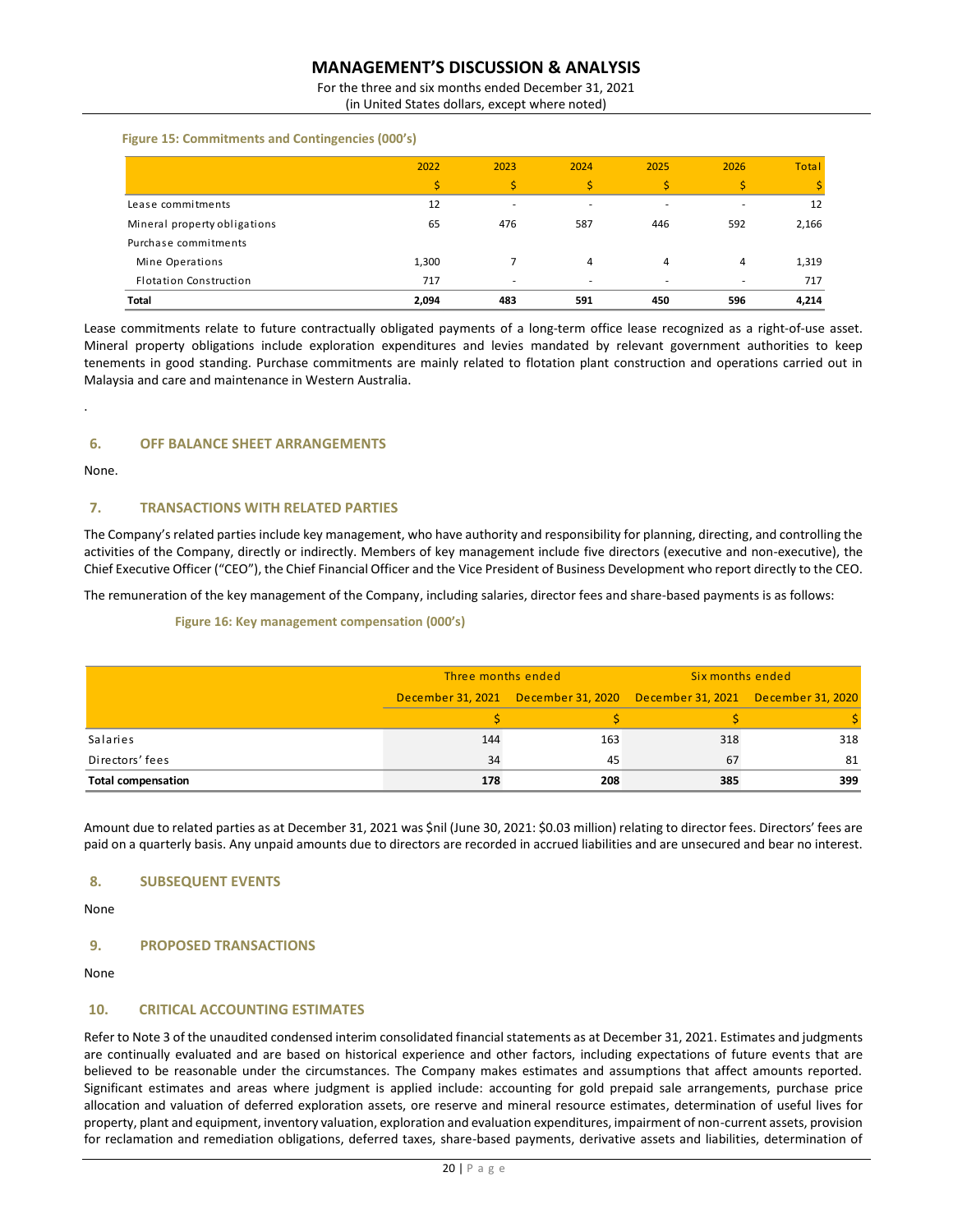For the three and six months ended December 31, 2021

(in United States dollars, except where noted)

commencement of commercial production, title to mineral properties, realization of assets, functional currency, business combinations and own use contracts. Actual results could differ from the Company's use of estimates and judgements.

# **11. CHANGES IN ACCOUNTING POLICY INCLUDING INITIAL ADOPTION**

None.

# **12. FINANCIAL INSTRUMENTS – RISK EXPOSURE AND OTHER INSTRUMENTS**

The Company's financial instruments are classified and subsequently measured at amortized cost and include cash and cash equivalents, restricted cash, trade and other receivables, and accounts payable and accrued liabilities. Refer to the consolidated financial statements as at December 31, 2021 for the details of the financial statement classification and amounts of income, expenses, gains, and losses associated with the relevant instruments. Details provided include a discussion of the significant assumptions made in determining the fair value of financial instruments. The Company's financial instruments are exposed to certain financial risks, including market risk, credit risk, and liquidity risk as outlined below.

### *Market risk*

Market risk is the risk that the fair value or future cash flows of a financial instrument will fluctuate because of changes in market prices. Market risk is comprised of three types of risk: foreign currency risk, price risk and interest rate risk. The Company mitigates market risk by establishing and monitoring parameters that limit the types and degree of market risk that may be undertaken.

### **Foreign Currency risk**

The Company is exposed to foreign currency risk to the extent financial instruments held by the Company are not denominated in US dollars. The Company operates in Canada, Australia, and Malaysia whereby operations sell commodities and incur costs in different currencies. This creates exposure at the operational level, which may affect the Company's profitability as exchange rates fluctuate. The Company has not hedged its exposure to currency fluctuations but is actively monitoring and managing its foreign currency risk including hedging its exposure when necessary.

Exposure to the Canadian dollar is through corporate administration costs. The Company has exposure to the Australian dollar through the Company's Australian operations. The Company has exposure to the Malaysian Ringgit through the Company's Malaysian operations. Having strengthened in Q1 FY2022, the Malaysian Ringgit was little changed during the second quarter of FY2022 compared with the USD and CAD. A stronger Malaysian Ringgit increases costs in US dollar terms at the Company's Malaysian operations.

Based on the above net exposures as at December 31, 2021 and assuming that all other variables remain constant, a 5% depreciation or appreciation of the RM against the US dollar would result in an increase/decrease of approximately \$0.10 million (six months ended December 31, 2020: \$0.13 million) in the Company's net income, a 5% depreciation or appreciation of the CAD against US dollar would result in an increase/decrease of approximately \$0.01 million (six months ended December 31, 2020: increase/decrease \$0.01 million) in net income and a 5% depreciation or appreciation of the AUD against the US dollar would result in an increase/decrease of approximately \$0.02 million (six months ended December 31, 2020: increase/decrease \$0.15 million) in net income.

**Figure 17: Monthly USD to CAD Exchange Rates Figure 18: Monthly USD to RM Exchange Rates** 

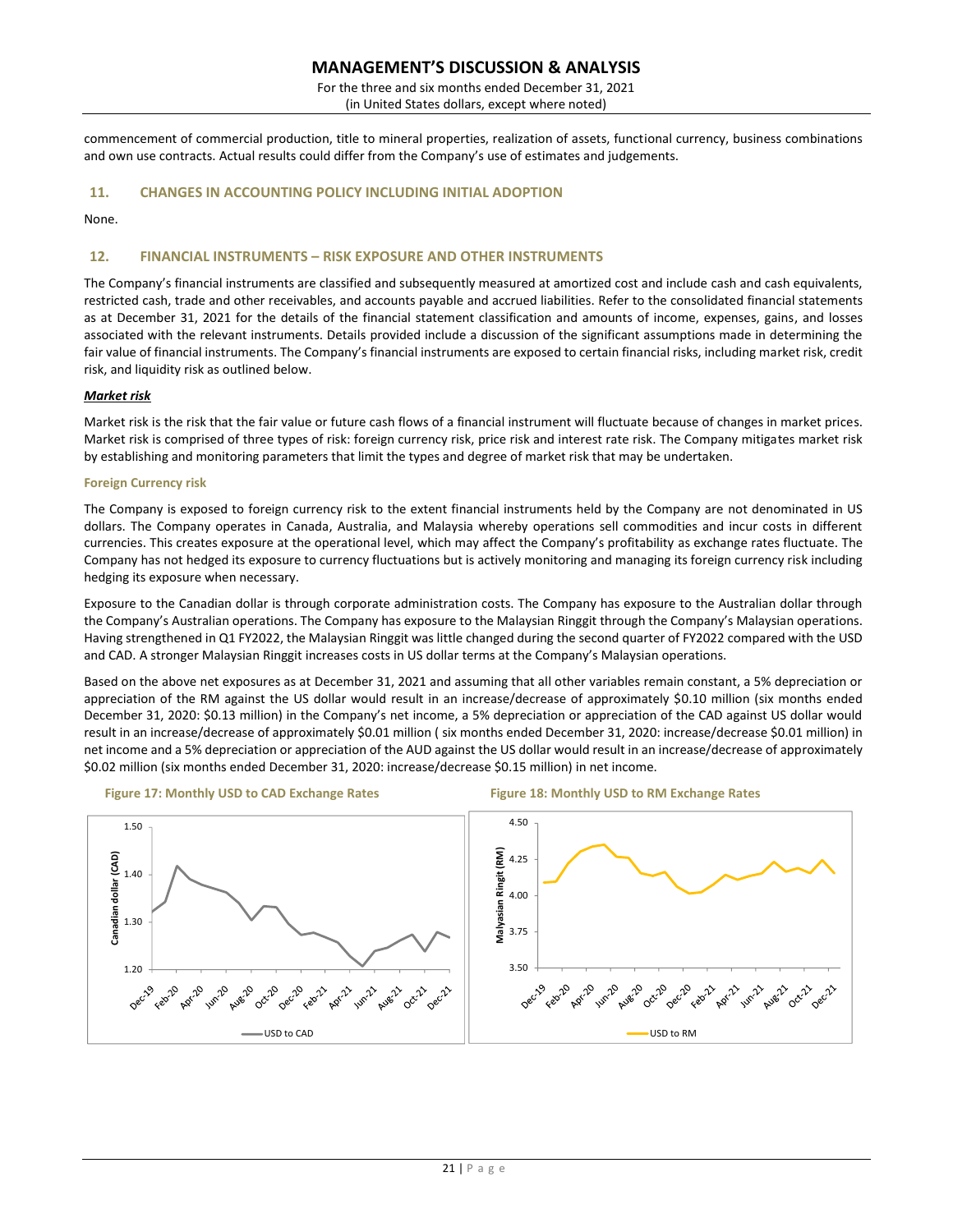For the three and six months ended December 31, 2021 (in United States dollars, except where noted)

### **Commodity price risk**

The Company's revenues and cash flows were impacted by the fluctuation of gold prices. For the six months ended December 31, 2021, gold prices fluctuated within the range of \$1,723 to \$1,865 per ounce (six months ended December 31, 2020, 2020: \$1,763 to \$2,067 per ounce) based on London Fix PM prices. The Company has not hedged its exposure to commodity price fluctuations.

#### **Interest rate risk**

Interest rate risk is the risk that the fair value or future cash flows of a financial instrument will fluctuate due to changes in market interest rates. Generally, the Company's interest income will be reduced during sustained periods of lower interest rates as higher yielding cash equivalents and short-term investments mature and the proceeds are reinvested at lower interest rates. The converse situation will have a positive impact on interest income.

To limit interest rate risk, the Company uses a restrictive investment policy. The fair value of investments of financial instruments included in cash and cash equivalents is relatively unaffected by changes in short-term interest rates. Investments are generally held to maturity and changes in short-term interest rates do not have a material effect on the Company's operations.

### *Credit risk*

The Company's credit risk on trade receivables is negligible.

The Company is exposed to concentration of credit risk with respect to cash, cash equivalents and cash held for sale of assets. The maximum exposure to credit risk is the carrying amounts as at December 31, 2021. An amount of \$1.00 million (Jun 30, 2021: \$1.09 million) is held with a Malaysian financial institution, \$0.23 million (June 30, 2021: \$1.96 million) with an Australian financial institution and \$26.57 million (June 30, 2021: \$35.57 million) is held with Canadian financial institutions. To mitigate exposure to credit risk, the Company has established policies to limit the concentration of credit risk to ensure counterparties demonstrate minimum acceptable credit worthiness and to ensure liquidity of available funds.

### *Liquidity risk*

Liquidity risk is the risk that the Company will not be able to meet its financial obligations as they fall due. The Company manages liquidity risk through effective management of its capital structure together with budgeting and forecasting cash flows to ensure it has sufficient cash to meet its short-term requirements for operations, business development and other contractual obligations. The Company's cash and cash equivalents are highly liquid and immediately available on demand for the Company's use.

# **13. OUTSTANDING SHARE DATA**

The following details the share capital structure as at February 28, 2022, the date of this MD&A.

### **Figure 19: Share capital structure**

| <b>Common shares</b>              | Quantity    |
|-----------------------------------|-------------|
| Issued and outstanding            | 326,471,563 |
|                                   |             |
| <b>Restricted share units (1)</b> | Quantity    |
|                                   | 14,023,466  |

(1) On April 8, 2021, the Company granted 1.7 million performance RSUs to its directors, officers pursuant to the RSU plan, and 0.5 million RSUs were redeemed in October 2021. These have brought up the total outstanding RSU to 14.0 million from 12.8 million, leaving 7.6 million shares reserved available for grant under the plan.

# **14. RISKS AND UNCERTAINTIES**

Monument Mining Limited is a mineral exploration, development, and gold production company. The exploration for and development of mineral deposits involves significant risks which even with a combination of careful evaluation, experience and knowledge may not be eliminated. While the discovery of a mineral deposit may result in substantial rewards, few properties which are explored are ultimately developed into production. Significant expenses may be required after initial acquisition investment to establish ore reserves, to develop metallurgical processes and to construct mining and processing facilities at a particular site. It is impossible to ensure that the current exploration programs planned by the Company will result in the discovery of mineral resources or a profitable commercial mining operation, and, on an industry statistical basis, it is unlikely that an economic operation will be developed. **Example 12**<br> **Restricted share units <sup>(1)</sup><br>
<b>Restricted share units (i)**<br> **Restricted share units (i)**<br>
(1) On April 8, 2021, the Company granted 1.7 million performance RSUs to its directors, officers pursuant to the RSU

Whether a mineral deposit, if ever discovered, will be commercially viable depends on a number of factors, some of which are the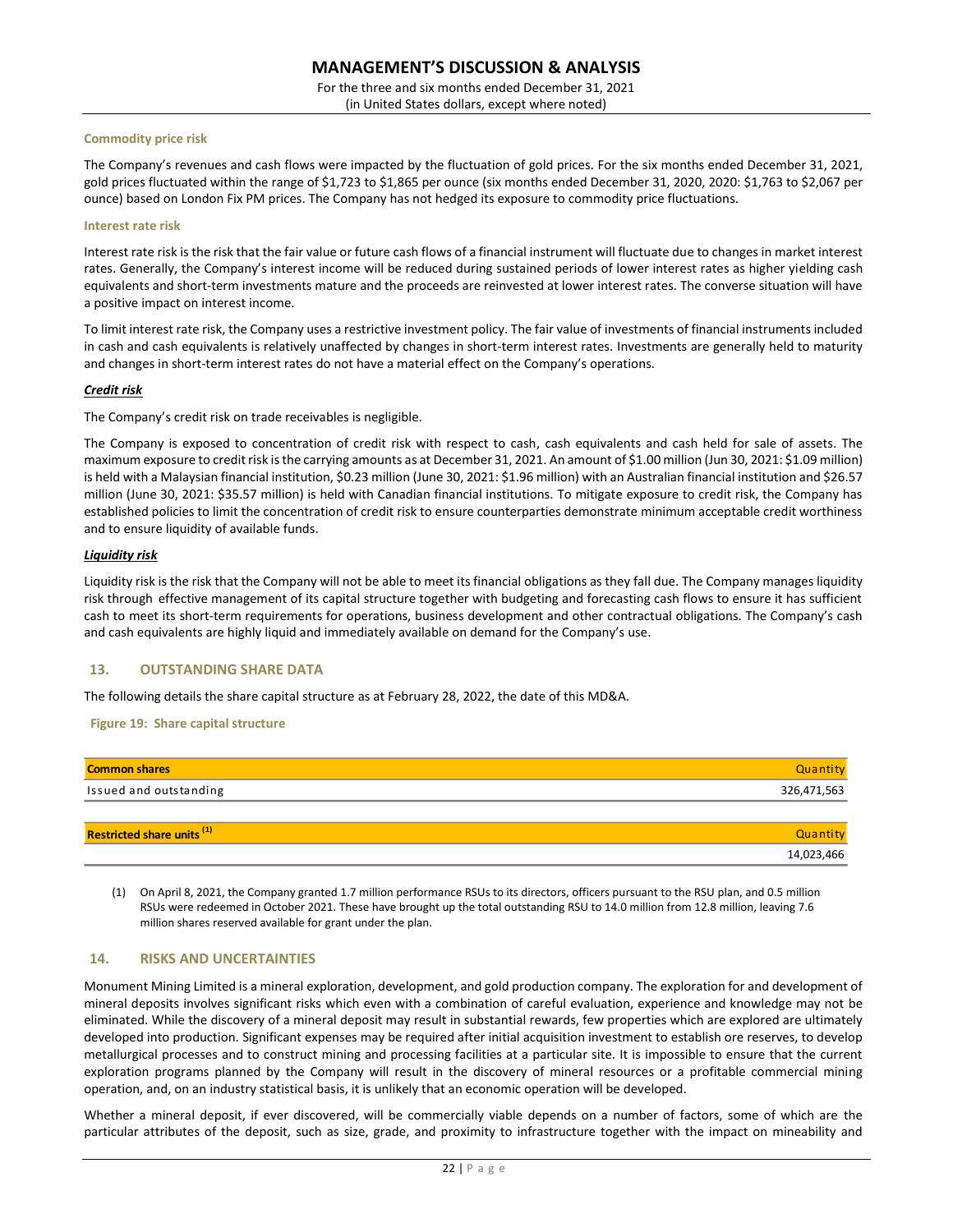For the three and six months ended December 31, 2021 (in United States dollars, except where noted)

recoverability as well as metal prices which are highly cyclical. Government regulations are a significant factor to consider, including regulations relating to prices, taxes, royalties, land tenure, land use, importing and exporting of minerals and environmental protection. The exact effect of these factors cannot be accurately predicted but the combination of these factors may result in the Company not receiving an adequate return on invested capital.

The Company has gold production at its Selinsing gold mine. The profitability of production is dependent on various factors that may not be controllable by the Company.

Some major risks associated with the business are, but not limited to, the following:

#### **Title to mineral property interests**

Although the Company has taken steps to verify the title to its mineral property interests in accordance with industry standards for the current stage of exploration of such properties, these procedures do not guarantee the Company's title. Property title may be subject to administrative delays common in Malaysia, unregistered prior agreements or transfers and title may be affected by undetected defect or litigation.

To the Company's best knowledge, title to its mineral properties is in good standing.

### **Realization of assets**

Mineral property interests comprise a significant portion of the Company's assets. Realization of the Company's investment in these assets is dependent upon the establishment of legal ownership, obtaining permits, compliance with governmental requirements, potential aboriginal claims as well as achieving profitable production from the properties or from the proceeds of their disposal.

#### **Reserves and resource estimates**

There is a degree of uncertainty attributable to the estimation of mineral reserves and mineral resources and the corresponding grades. Mineral reserve and resource estimates are dependent partially on statistical information drawn from drilling, sampling, and other data. Reserve and resource figures set forth by the Company are estimates and there is no certainty that the mineral deposits would yield the production of metals indicated by reserve and resource estimates. Declines in the market price for metals may adversely affect the economics of a mineral deposit and may require the Company to reduce its estimates. Changes in gold recovery rates during milling and especially the impact of flotation and BIOX® Technology on treatment of gold sulphides may also adversely affect the viability of reserves and resources.

### **Profitability from production**

The profitability of mining companies depends in part, on the actual costs of developing and operating mines, which may differ significantly from estimates determined at the time a relevant mining project was approved or ongoing projections. The development of mining projects may also be subject to unexpected problems and delays that could increase the cost of development as well as the ultimate operating cost of relevant projects. Monument's decision to acquire, develop a mineral property and operate for production is based on estimates made as to the expected or anticipated project economic returns. These estimates are based on assumptions regarding:

- future gold prices;
- anticipated tonnage, grades, and metallurgical characteristics of the ore to be mined and processed;
- anticipated recovery rates of gold extracted from the ore;
- anticipated material and spares cost associated with production, and
- anticipated capital expenditure and cash operating costs.

Actual cash operating costs, production and economic returns may differ significantly from those anticipated by such estimates.

### **Environmental**

Environmental legislation is becoming increasingly stringent, and costs and expenses of regulatory compliance are increasing. The impact of new and future environmental legislation that are relevant to the Company's operations may cause additional expenses and restrictions. If the restrictions adversely affect the scope of exploration and development on mineral properties, potential for a commercially viable production may diminish or be negated.

The Company is subject to the laws and regulations relating to environmental matters in all jurisdictions in which it operates, including provisions relating to property reclamation, discharge of hazardous material and other matters. The Company may also be held liable should environmental problems be discovered that were caused by former owners and operators of its properties. Environmental liability may still exist for properties that the Company had a prior ownership or participating interest. The Company conducts its mineral exploration activities in compliance with applicable environmental protection legislation. The Company is not aware of any existing environmental problems related to any of its current properties.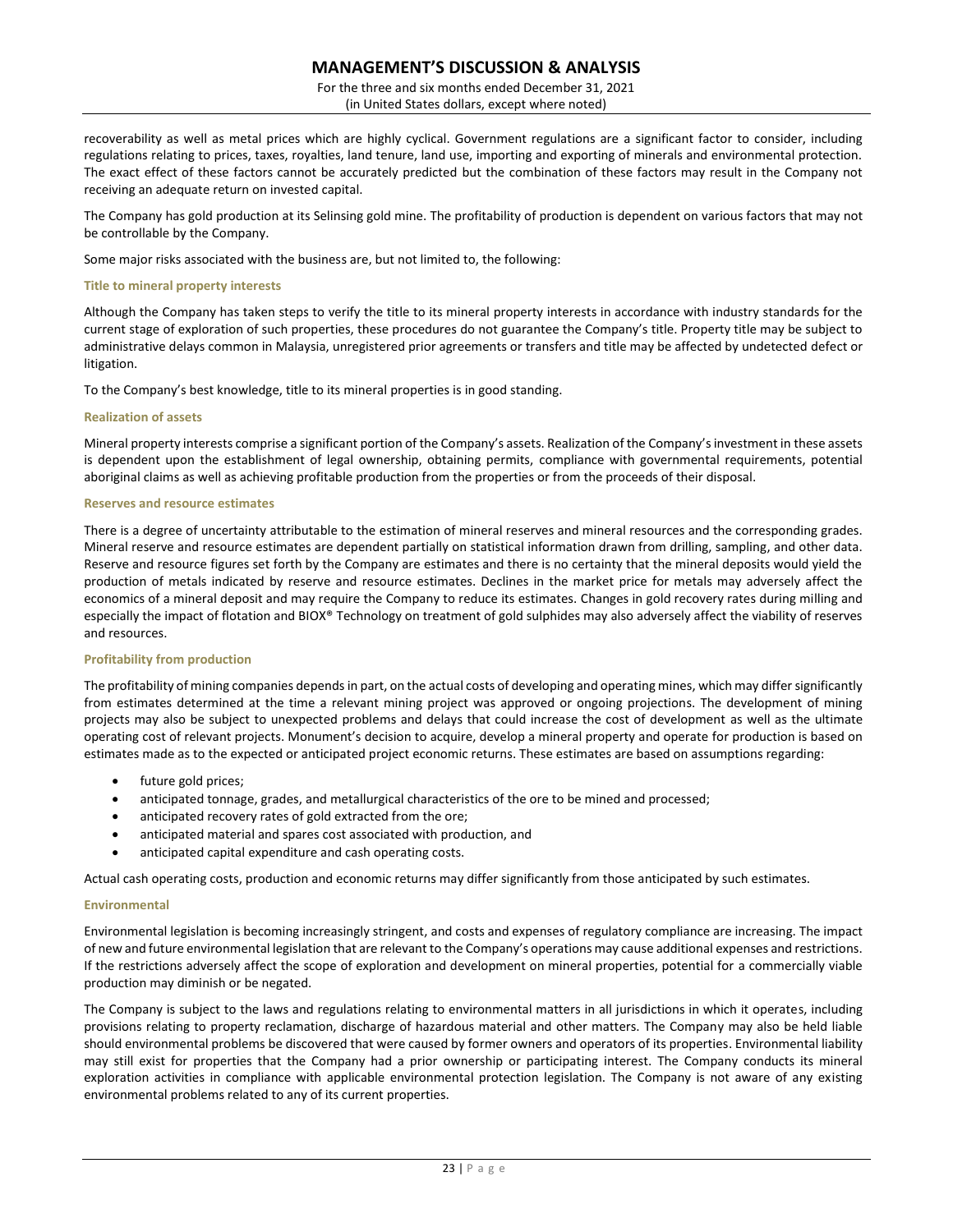For the three and six months ended December 31, 2021 (in United States dollars, except where noted)

#### **Additional funding for mineral property pipelines**

The Company will continue to assess targets to increase its mineral resource base. Additional capital may be required from time to time to provide funding for acquisitions and development in order to carry out its business strategy. The additional capital may come from public markets, debt financing and cash flows generated from current production, which are largely influenced by global and regional economies which are out of the Company's control. Management has successfully mitigated those risks in the past through exercise of due care, experience, and knowledge; however, those factors do not guarantee such risks will be successfully mitigated in the future.

#### **Operation disruption caused by global pandemics**

The Company's operations involve many risks including global pandemics which are inherent to the nature of the business, global economic trends and economic, environmental and social conditions in the geographical areas of operation. As a result, the Company is subject to a number of risks and uncertainties, each of which could disrupt or have an adverse effect on its operating results, business prospects or financial position. The Company continuously assesses and evaluates these risks, seeking to minimize them by implementing high operating and health standards and processes to identify, assess, report and monitor risk across the organization.

#### **Foreign operations**

The Company's properties are located in Malaysia and Western Australia. The Company has historically received strong support from the local, state, and federal governments for its gold mine development and operation. However, the political and country risk is considered external and not within the control of the Company.

The Company's mineral exploration and mining activities may be affected in varying degrees by risks associated with foreign ownership including inflation, political instability, political conditions, and government regulations. Any changes in regulations or shifts in political conditions are beyond the Company's control and may adversely affect the Company's business. Operations may be affected by government regulations with respect to restrictions on foreign exchange and repatriation, price controls, export controls, restriction of earnings distribution, taxation laws, expropriation of property, environmental legislation, water use, mine safety and renegotiation or nullification of existing concessions, licenses, permits, and contracts.

The regulations the Company shall comply with in Malaysia include, but not limited to, the Mineral Enactment Act 2001, Mineral Development Act 2004, Environmental Quality Regulations 1978, The Planning Guideline for Environmental Noise Limit and Controls, Factories and Machinery Act 1967, Occupational Safety and Health Act 1994, Income Tax Act 1967, Finance Act 2017, the Goods and Services Tax Act 2014 and Employment Act 1955.

The regulations the Company shall comply with in Western Australia include, but not limited to, Mines Safety and Inspection Act 1994, Dangerous Goods Safety Act 2004, Environmental Protection Act 1986, Corporations Act – Corporations (Western Australia) Acts 1961 and 1981, Income Tax – Income Tax Act 1962, Fringe Benefit Tax Assessment Act 1986, Payroll Tax Assessment 2002, Goods & Services Act 1999, and Fair Work Act 2009.

Failure to comply with applicable laws, regulations and local practices relating to mineral rights applications and tenure could result in loss, reduction or expropriation of entitlements, or closure of operations. The occurrence of these various factors and uncertainties cannot be accurately predicted and could have an adverse effect on the Company's operations or profitability.

### **15. NON-IFRS PERFORMANCE MEASURES**

This Management's Discussion and Analysis refers to cash costs per ounce sold, weighted average gold price, all-in sustaining costs per ounce sold ("AISC"), sustaining capital expenditures and exploration and evaluation expenditures included in AISC calculations. These are measures with no standardized meaning under International Financial Reporting Standards ("IFRS"), i.e. they are non-IFRS measures and may not be comparable to similar measures presented by other companies. Their measurement and presentation are intended to provide additional information and should not be considered in isolation or as a substitute for measures of performance prepared in accordance with IFRS.

#### **Cash cost per ounce sold**

The Company has included the non-IFRS performance measure "cash cost per ounce sold". This non-IFRS performance measure does not have any standardized meaning prescribed by IFRS and, therefore, may not be comparable to similar measures presented by other companies. This measure is used by management to identify profitability trends and to assess cash generating capability from the sale of gold on a consolidated basis in each reporting period, expressed on a per unit basis. The Company believes that, in addition to conventional measures prepared in accordance with IFRS, certain investors use this information to evaluate the Company's performance. Accordingly, unit cash cost per ounce of gold sold is intended to provide additional information and should not be considered in isolation or as a substitute for performance measures prepared in accordance with IFRS. More specifically, management believes that these figures are a useful indicator to investors and management of a mine's performance as they provide: (i) a measure of the mine's cash margin per ounce, by comparison of the cash operating costs per ounce to the price of gold, (ii) the trend in costs as the mine matures and, (iii) an internal performance benchmark to allow for comparison against other mines. Total cash cost includes mine site operating costs such as mining,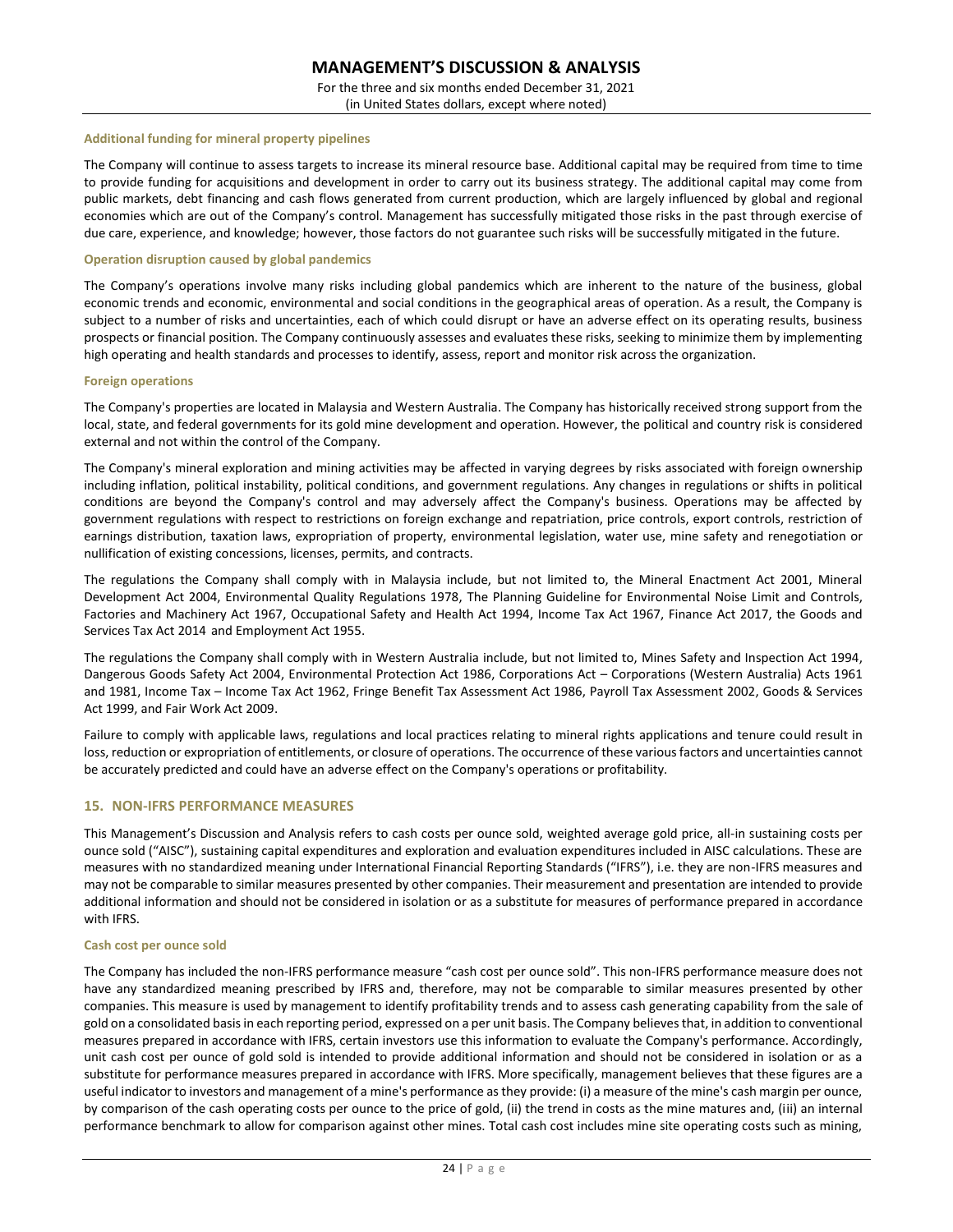For the three and six months ended December 31, 2021

(in United States dollars, except where noted)

processing, administration, and royalties, offset by sales of silver by-product, and excludes amortization, depletion, reclamation, idle production costs, capital costs, exploration costs and corporate administration costs.

The following table provides a reconciliation for the cash cost per ounce sold for the three and six months ended December 31, 2021 and December 31, 2020:

|                                                  | Three months ended |              | Six months ended |              |
|--------------------------------------------------|--------------------|--------------|------------------|--------------|
| (In thousands of US dollars, except where noted) | December 31,       | December 31. | December 31.     | December 31, |
|                                                  | 2021               | 2020         | 2021             | 2020         |
| <b>Production costs</b>                          | 5.199              | 4.141        | 7.234            | 7,001        |
| Divided by ounces of gold sold (oz)              | 2.873              | 3.754        | 4.296            | 6,854        |
| Total cash cost (US\$/oz)                        | 1,810              | 1.103        | 1,683            | 1,021        |

#### **Weighted average gold price**

The Company reports realized weighted average gold price and also London Fix PM weighted average gold price on a gold ounce sold basis. These non-IFRS performance measures do not have any standardized meaning prescribed by IFRS and, therefore, may not be comparable to similar measures presented by other companies. Realized weighted average gold price is computed gross revenue divided by ounces of gold sold excluding the revenue and ounces of gold deliveries to fulfill the obligation of gold prepaid sale. London Fix PM weighted average gold price is calculated weighted average London Fix PM gold price on gold sales. The Company believes that realized weighted average gold price provides additional information of gross revenue on a gold ounce sold basis, which is compared to London Fix PM weighted average gold price as market benchmark.

### **All-in sustaining cost per ounce**

The Company reports all-in sustaining costs ("AISC") on a gold ounce sold basis. This performance measure has no standardized meaning and may not be comparable to similar measures presented by other issuers or used as a substitute for performance measures prepared in accordance with IFRS. The Company follows the guidance announced by the World Gold Council ("WGC") in September 2013 and updated in November 2018. The WGC is a non-profit association of the world's leading gold mining companies established in 1987 to promote the use of gold to industry, consumers, and investors. The WGC is not a regulatory body and does not have the authority to develop accounting standards or disclosure requirements. The WGC has worked with its member companies to develop a measure that expands on IFRS measures such as operating expenses and non-IFRS measures to provide visibility into the economics of a gold mining company. All-in sustaining costs are calculated by taking total cash costs and adding sustaining capital expenditures, corporate administrative expenses at the Selinsing Gold Mine including share-based compensation, exploration and evaluation costs, and accretion of asset retirement obligations. Sustaining capital expenditures are defined as those expenditures which do not increase annual gold ounce production at the Selinsing Gold Mine and exclude all expenditures for major growth or infrastructure projects and non-producing projects. Certain other cash expenditures, including tax payments and acquisition costs, are also excluded. The Company believes that this measure represents the total costs of producing gold from current operations and provides the Company and other stakeholders of the Company with additional information of the Company's operational performance and ability to generate cash flows.

The following table provides reconciliation for AISC of production at the Selinsing Gold Mine for the three and six months ended December 31, 2021 and December 31, 2020:

|                                                       | Three months ended |              | Six months ended |              |
|-------------------------------------------------------|--------------------|--------------|------------------|--------------|
| (In thousands of US dollars, except where noted       | December 31,       | December 31, | December 31,     | December 31, |
|                                                       | 2021               | 2020         | 2021             | 2020         |
| Production costs                                      | 5,199              | 4,141        | 7,234            | 7,001        |
| By-product silver recovery                            |                    | 3            |                  |              |
| Operation expenses                                    |                    | 149          | 48               | 179          |
| Corporate expenses                                    | 25                 | 21           | 30               | 49           |
| Accretion of asset retirement obligation              | 37                 | 33           | 69               | 68           |
| Exploration and evaluation expenditures               | 135                | 73           | 150              | 105          |
| Sustaining capital expenditures                       | 769                | 1,216        | 1,553            | 1,500        |
| All-in sustaining costs                               | 6,166              | 5,636        | 9,086            | 8,909        |
| Divided by ounces of gold sold (oz)                   | 2,873              | 3,754        | 4,296            | 6,854        |
| All-in sustaining costs per gold ounce sold (US\$/oz) | 2,146              | 1,501        | 2,114            | 1,300        |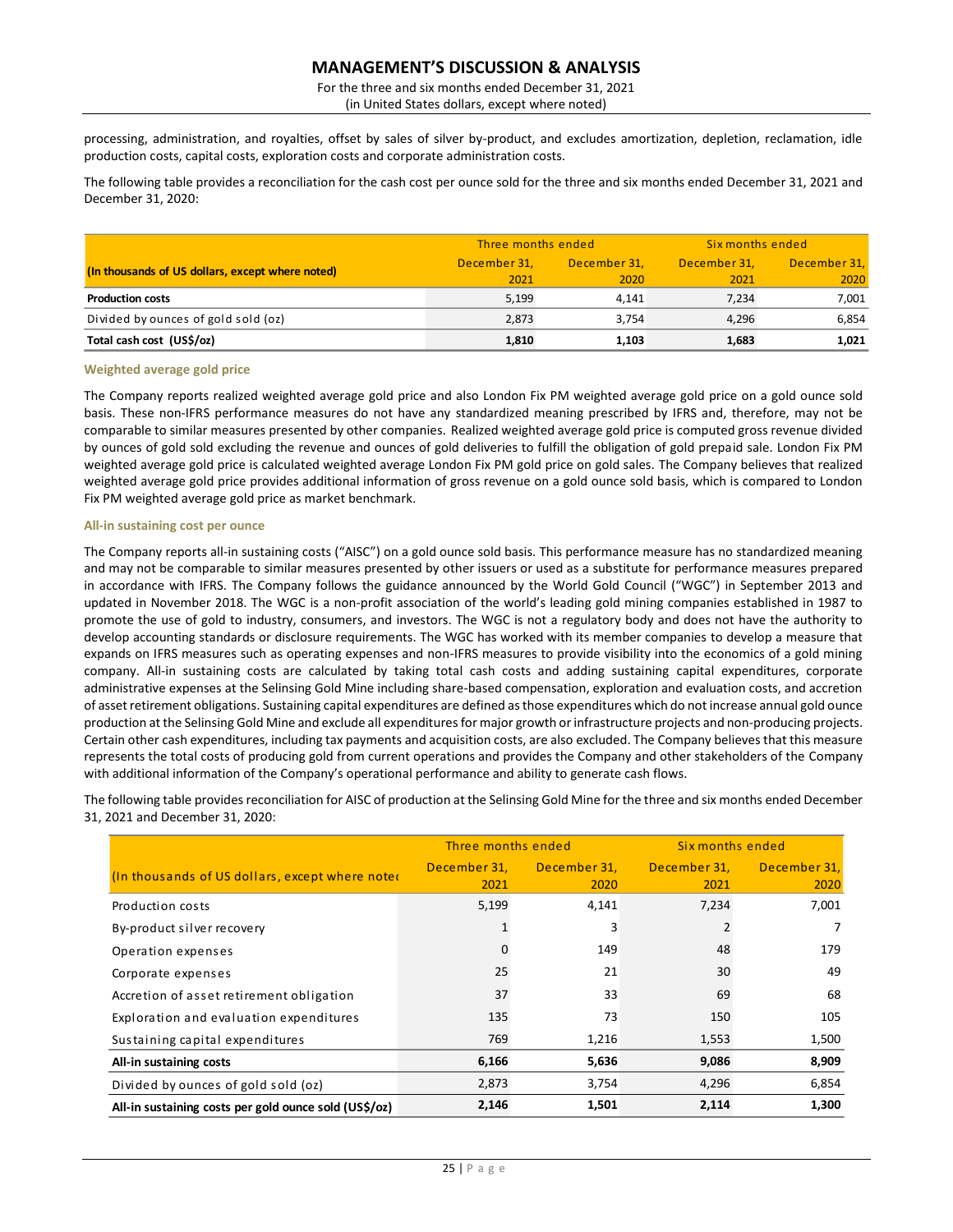For the three and six months ended December 31, 2021 (in United States dollars, except where noted)

### **16. DISCLOSURE CONTROLS AND INTERNAL CONTROLS OVER FINANCIAL REPORTING**

#### **Disclosure controls and procedures**

Disclosure controls and procedures are designed to provide reasonable assurance that all relevant information is gathered and reported to senior management, including the Chief Executive Officer ("CEO") and the Chief Financial Officer ("CFO") on a timely basis so that appropriate decisions can be made regarding public disclosure.

# **CAUTION ON FORWARD LOOKING STATMENTS**

*All statements, other than statements of historical fact, contained or incorporated by reference in this Management's Discussion and Analysis, but not limited to, any information as to the future financial or operating performance of Monument, constitute ''forward-looking*  information" within the meaning of Canadian securities legislation and "forward-looking statements" within the meaning of the United States Private Securities Litigation Reform Act of 1995 (referred to herein as "forward-looking statements"). These statements are based *on expectations, estimates and projections as of the date of this Management's Discussion and Analysis. Forward-looking statements include, without limitation, statements with respect to: possible events; estimates of construction, commissioning and production of the gold treatment plant at Selinsing Gold Mine Project; exploration results and budgets; mineral reserve and resource estimates; capital expenditures; strategic plans; proposed financing transactions; the timing and amount of estimated future production; costs of production; mine life; success of exploration, development and mining activities; permitting timelines; estimates of fair value of financial instruments; currency fluctuations; requirements for additional capital; government regulation and permitting of mining operations and development projects; environmental risks; unanticipated reclamation expenses; litigation, title disputes or other claims; and limitations on insurance coverage. The words ''plans'', ''expects'' or ''does not expect'', ''is expected'', ''budget'', ''scheduled'', ''estimates'', ''forecasts'', ''guidance'', ''targets'', ''models'', ''intends'', ''anticipates'', or ''does not anticipate'', or ''believes'', or variations of such words and phrases or statements that certain actions, events or results ''may'', ''could'', ''would'', ''should'', ''might'', or ''will be taken'', ''occur'' or ''be achieved'' and similar expressions identify forward-looking statements. Forward-looking statements are necessarily based upon a number of estimates and assumptions that, while considered reasonable by Monument as of the date of such statements, are inherently subject to significant business, political, economic, and competitive uncertainties and contingencies. The estimates and assumptions of Monument contained or incorporated by reference in this Management's Discussion and Analysis, which may prove to be incorrect, include, but not limited to, the various assumptions set forth herein, or as otherwise expressly incorporated herein by reference as well as: (1) there being no significant disruptions affecting operations, whether due to labour disruptions, supply disruptions, power disruptions, damage to equipment or otherwise; (2) permitting, development, operations, expansion and acquisitions at Malaysia (including, without limitation, land acquisitions for and permitting and construction of new tailings facilities) being consistent with our current expectations; (3) development of the Phase IV plant expansion on a basis consistent with Monument's current expectations; (4) political developments in Malaysian jurisdiction in which the Company operates being consistent with its current expectations; (5) the exchange rate between the Canadian dollar, Malaysian ringgit, Australian dollar and the U.S. dollar being approximately consistent with current levels; (6) certain price assumptions for gold; (7) prices for natural gas, fuel oil, electricity and other key supplies being approximately consistent with current levels; (8) production and cost of sales forecasts for Selinsing operations meeting expectations; (9) the accuracy of current mineral reserve and mineral resource estimates for the Company and any entity in which it now or hereafter directly or indirectly holds an interest; (10) labour and materials costs increasing on a basis consistent with Monument's current expectations; (11) outcomes and costs of ongoing litigation. Known and unknown factors could cause actual results to differ materially from those projected in the forward-looking statements. Such factors include, but not limited to: fluctuations in the currency markets; fluctuations in the spot and forward price of gold or certain other commodities (such as diesel fuel and electricity); changes in interest rates that could impact the mark-to-market value of outstanding derivative instruments; risks arising from holding derivative instruments (such as credit risk, market liquidity risk and mark-tomarket risk); changes in national and local government legislation, taxation, controls, regulations and political or economic developments in Canada, Malaysia, Australia or other countries in which the Company conducts business or may carry on business in the future; business opportunities that may be presented to, or pursued by, the Company; the Company's ability to successfully integrate acquisitions; operating or technical difficulties in connection with mining or development activities; employee relations; the speculative nature of gold exploration and development, including the risks of obtaining necessary licenses and permits; diminishing quantities or grades of reserves; adverse changes in our credit rating; and expected costs, developments and outcomes of ongoing litigation and other contests over title to properties,. In addition, there are risks and hazards associated with the business of gold exploration, development, and mining, including environmental hazards, industrial accidents, unusual or unexpected formations, pressures, cave-ins, flooding, and gold bullion losses (and the risk of inadequate insurance, or the inability to obtain insurance, to cover these risks). Many of these uncertainties and contingencies can affect, and could cause, Monument's actual results to differ materially from those expressed or implied in any forward-looking statements made by, or on behalf of, Monument. There can be no assurance that forward-looking statements will prove to be accurate, as actual results and future events could differ materially from those anticipated in such statements. Forward-looking statements are provided*  for the purpose of providing information about management's expectations and plans relating to the future. All of the forward-looking *statements made in this Management's Discussion and Analysis are qualified by these cautionary statements and those made in our other filings with the securities regulators of Canada including, but not limited to, the cautionary statements made in the ''Risk Factors'' section. These factors are not intended to represent a complete list of the factors that could affect Monument. Monument disclaims any intention*